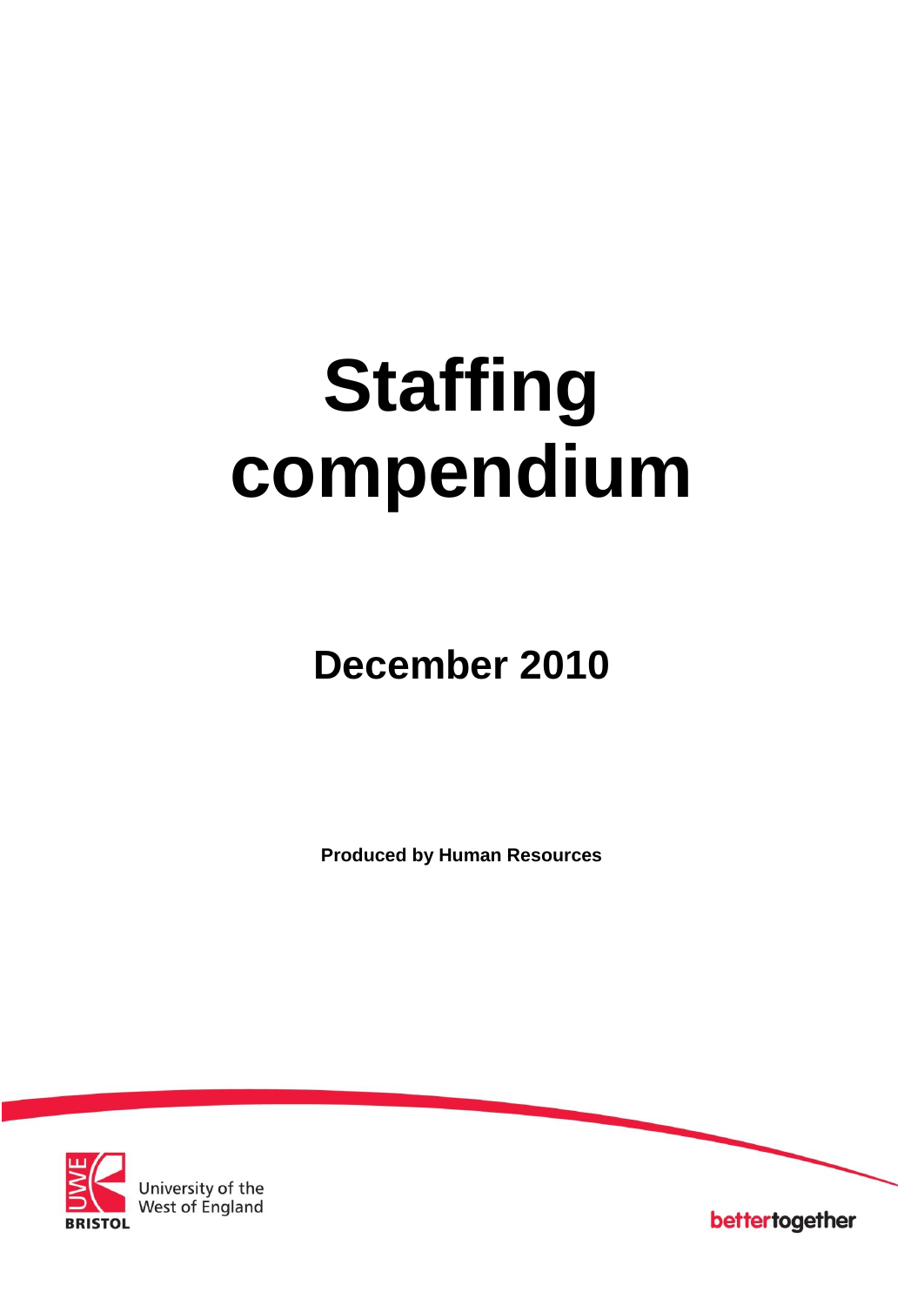# **Introduction**

This is the third annual staffing compendium to be produced for the University.

The compendium is based on data held in the University's HR payroll system (SAP). The SAP database is populated with information supplied by employees on their application for employment form; the database is then updated with information supplied by employees in response to periodic data surveys. The latest data survey was carried out in December 2010. The next data survey will take place in 2012/13.

Around one third of staff updated their personal profile in the 2010 data survey. For those staff who did not respond to the survey, we have used the equality and diversity data already held in SAP from previous surveys for this compendium.

I hope this compendium will be useful and informative in understanding the current workforce profile of the University, and in highlighting areas where we need to make improvements.

This compendium also provides a rich source of data for managers carrying out equality impact assessments.

If you have any ideas for how the compendium might be improved or have any queries relating to the data and its analysis then please contact Lesley Donnithorne in the Systems Administration Team [\(Lesley2.Donnithorne@uwe.ac.uk\)](mailto:Lesley2.Donnithorne@uwe.ac.uk) or Andrew Mclean in the Equality and Diversity Unit [\(Andrew2.Mclean@uwe.ac.uk](mailto:Andrew2.Mclean@uwe.ac.uk) ) within Human Resources.

Ian Apperley HR Director

May 2011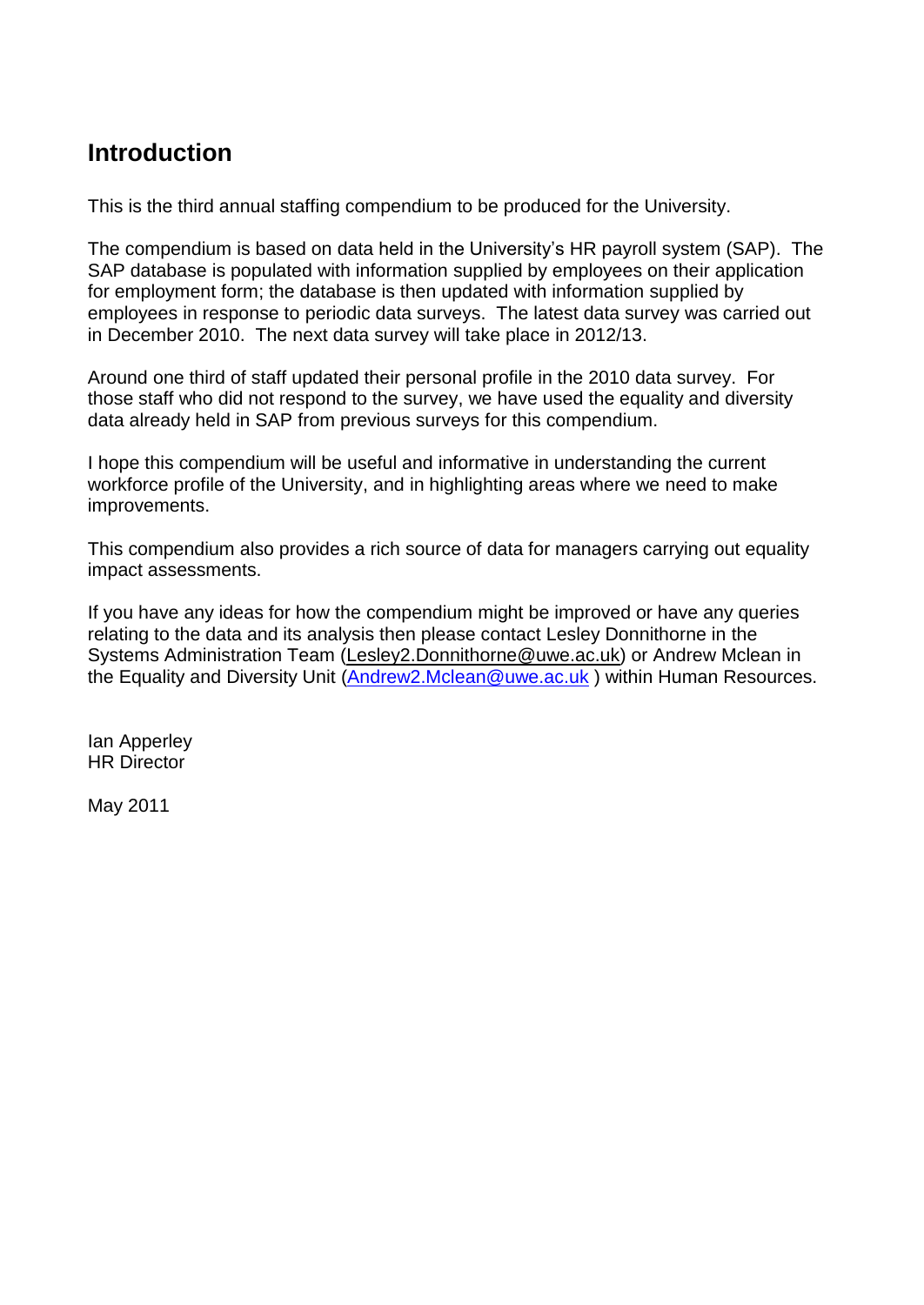# **Index**

#### **Section 1 – Staff employment**

- TABLE 1 STAFF IN POST
- TABLE 2 GENDER / ETHNICITY / DISABILITY STATUS BY EMPLOYEE GROUP AND GRADE
- TABLE 3 AGE
- TABLE 4 SEXUAL ORIENTATION
- TABLE 5 RELIGION AND BELIEF
- TABLE 6 ETHNIC ORIGIN
- TABLE 7 NATIONALITY
- TABLE 8 CONTRACT TYPE
- TABLE 9 MODE OF EMPLOYMENT

#### **Section 2 – Staff recruitment**

- TABLE 10 RECRUITMENT BY GENDER / ETHNICITY / DISABILITY STATUS
- TABLE 11 RECRUITMENT TO THE TEMPORARY STAFF UNIT

#### **Section 3 – Leavers**

- TABLE 12 LEAVERS
- TABLE 13 REASONS FOR LEAVING

#### **Section 4 – Staff development and career progression**

- TABLE 14 INTERNAL TRAINING COURSE ATTENDANCES
- TABLE 15 CAREER PROGRESSION
- TABLE 16 TYPES OF CAREER PROGRESSION

#### **Section 5 – Formal procedures**

- TABLE 17 STAFF GRIEVANCES
- TABLE 18 STAFF DISCIPLINARY CASES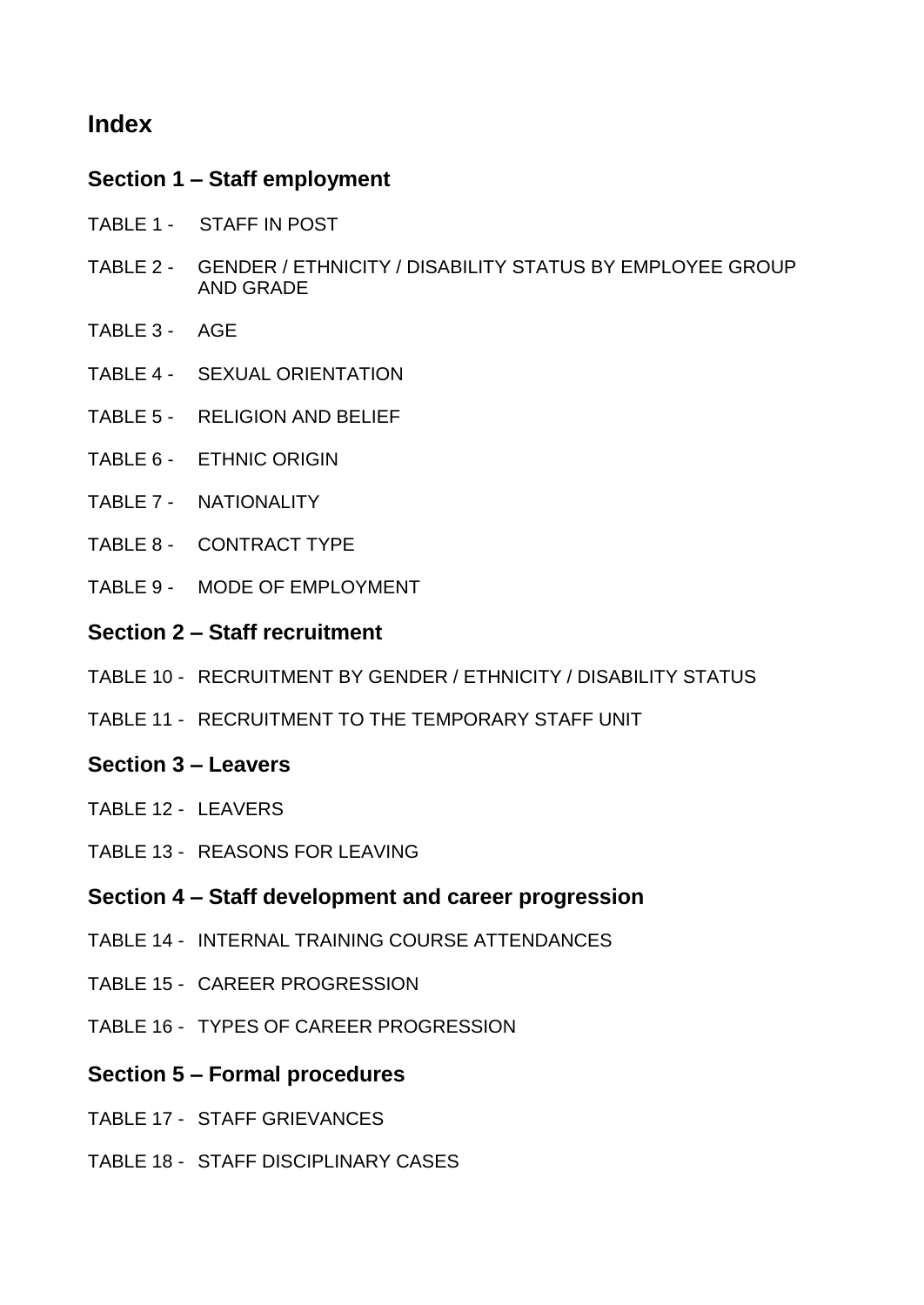## **Section 6 – Sickness absence**

- TABLE 19 SICKNESS RATES
- TABLE 20 REASONS FOR SICKNESS ABSENCE

# **Section 7 – Employee assistance programme**

TABLE 21 - USE OF SERVICES

#### **Section 8 – Benchmark performance indicators**

TABLE 22 - COMPARISONS WITH OTHER UNIVERSITIES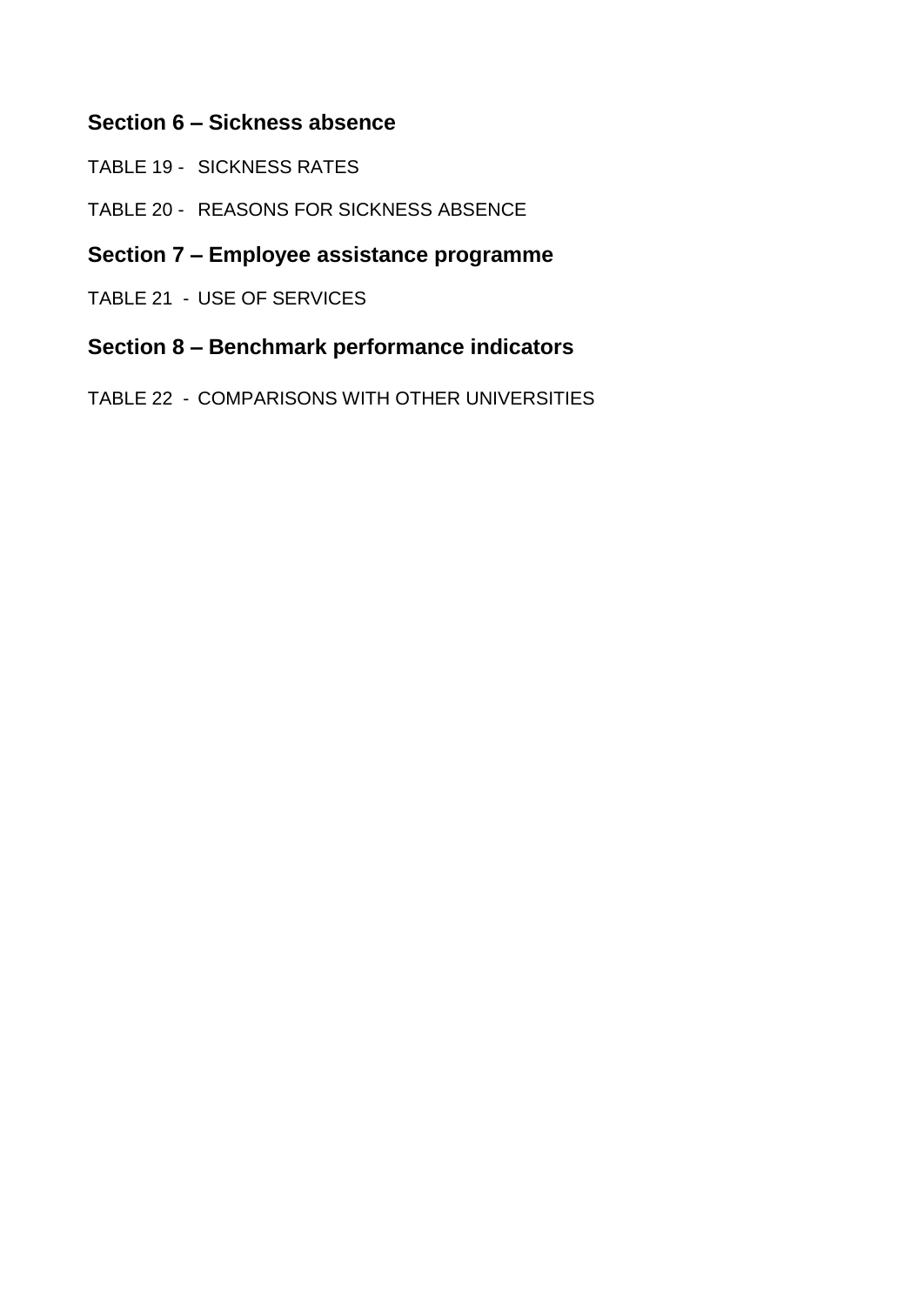## **Section 1 – Staff employment**

# TABLE 1 – STAFF IN POST AT 31/12/2010

| <b>FACULTY/SERVICE</b>            | <b>HEADS</b> | FTE*           | <b>HEADS</b><br>2009 | FTE*<br>2009 | <b>HEADS</b><br>2008 | FTE*<br>2008 |
|-----------------------------------|--------------|----------------|----------------------|--------------|----------------------|--------------|
| <b>Business and Law</b>           | 338          | 307            |                      |              |                      |              |
| <b>CAHE</b>                       | 500          | 410            |                      |              |                      |              |
| Environment & Technology          | 472          | 434            |                      |              |                      |              |
| <b>Health &amp; Life Sciences</b> | 586          | 508            |                      |              |                      |              |
| <b>Faculty totals</b>             | 1896         | 1659           | 1872                 | 1665         | 1838                 | 1651         |
| <b>Academic Registry</b>          | 32           | 28             |                      |              |                      |              |
| Admissions & International Dev.   | 31           | 28             |                      |              |                      |              |
| Business Intelligence & Planning  | 15           | 15             |                      |              |                      |              |
| <b>Centre for Performing Arts</b> | 5            | 5              |                      |              |                      |              |
| <b>Directorate</b>                | 23           | 20             |                      |              |                      |              |
| Dean of Students                  | 5            | 5              |                      |              |                      |              |
| Development and Alumni            | 4            | $\overline{4}$ |                      |              |                      |              |
| <b>Facilities</b>                 | 488          | 374            |                      |              |                      |              |
| Finance                           | 63           | 57             |                      |              |                      |              |
| <b>Human Resources</b>            | 60           | 54             |                      |              |                      |              |
| <b>IT Services</b>                | 188          | 178            |                      |              |                      |              |
| <b>Library Services</b>           | 150          | 119            |                      |              |                      |              |
| Marketing and Communications      | 29           | 23             |                      |              |                      |              |
| Research, Business & Innovation   | 53           | 47             |                      |              |                      |              |
| Schools & Colleges Partnership    | 13           | 12             |                      |              |                      |              |
| <b>Student Services</b>           | 87           | 71             |                      |              |                      |              |
| Service totals                    | 1246         | 1040           | 1124                 | 937          | 1080                 | 901          |
| Faculty and service sub total     | 3142         | 2699           | 2966                 | 2602         | 2919                 | 2552         |
| Hourly paid lecturers             | 392          | $111***$       | 454                  | $97**$       | 472                  | $113**$      |
| Temporary staff (in assignment)   | 276          | 159            | 336                  | 184          | 273                  | 163          |
| All staff                         | 3810         | 2969           | 3786                 | 2904         | 3664                 | 2828         |

 $*$  FTE = full time equivalent

\*\* HPL FTE relates to the total for the previous academic year.

In 2010, 62% of all staff were in faculties and 38% in services. This represents a small change from 2009, when 64% of staff were in faculties and 36% in services. This reflects the move of some IT support staff from faculties to IT Services.

The increase in staff numbers from 2009 to 2010 is mainly attributable to the employment of 36 additional researchers, taking on employment responsibilities for 20 resident wardens, and 15 interns in technical roles; this was offset by reductions in numbers of hourly paid lecturers and temporary staff.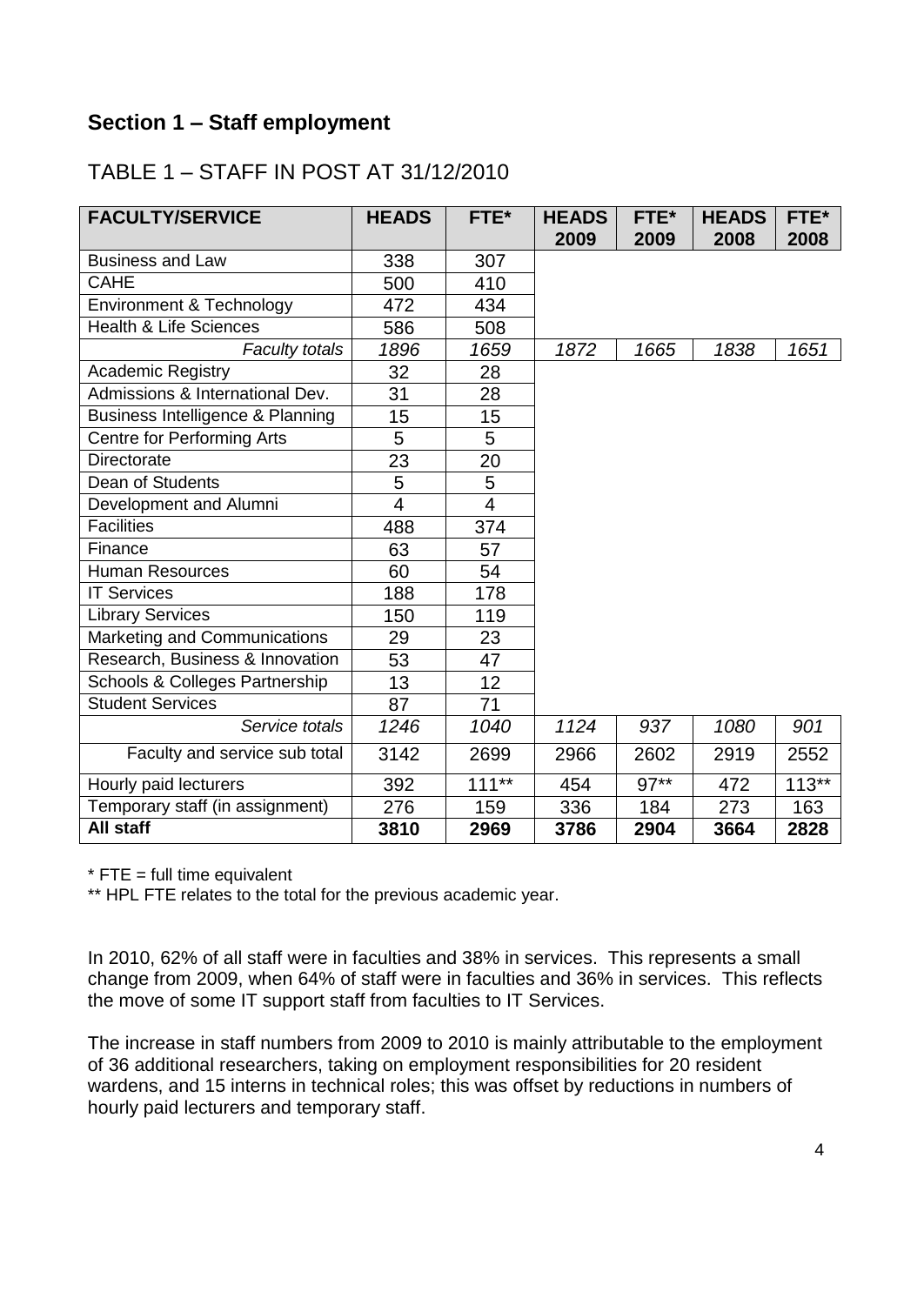|  | TABLE 2 - GENDER / ETHNICITY / DISABILITY STATUS BY EMPLOYEE GROUP AND GRADE |  |  |
|--|------------------------------------------------------------------------------|--|--|
|--|------------------------------------------------------------------------------|--|--|

| <b>EMPLOYEE</b><br><b>GROUP/</b><br><b>GRADE</b> | <b>YEAR</b>          | <b>ALL</b>        |                   | <b>MALE</b>       |                   | <b>FEMALE</b>     |                           | <b>BME</b>           | <b>WHITE</b>      |                   | <b>ETHNICITY</b><br><b>NOT</b><br><b>KNOWN</b> |                      | <b>DISABLED</b>          |                      | <b>NOT</b><br><b>DISABLED*</b> |                   | <b>DISABILITY</b><br><b>STATUS</b><br><b>NOT KNOWN*</b> |                      |
|--------------------------------------------------|----------------------|-------------------|-------------------|-------------------|-------------------|-------------------|---------------------------|----------------------|-------------------|-------------------|------------------------------------------------|----------------------|--------------------------|----------------------|--------------------------------|-------------------|---------------------------------------------------------|----------------------|
|                                                  |                      | <b>Heads</b>      | <b>Heads</b>      | $\frac{0}{0}$     | <b>Heads</b>      | $\frac{0}{0}$     | <b>Heads</b>              | $\frac{0}{0}$        | <b>Heads</b>      | $\frac{0}{0}$     | <b>Heads</b>                                   | $\frac{0}{0}$        | <b>Heads</b>             | $\frac{0}{0}$        | <b>Heads</b>                   | $\frac{0}{0}$     | <b>Heads</b>                                            | $\frac{9}{6}$        |
| Senior<br>Management                             | 2010<br>2009<br>2008 | 82<br>62<br>62    | 58<br>47<br>45    | 71%<br>76%<br>73% | 24<br>15<br>17    | 29%<br>24%<br>27% | 0<br>$\Omega$<br>$\Omega$ | 0%<br>0%<br>0%       | 81<br>61<br>61    | 99%<br>98%<br>98% | $\mathbf{1}$<br>$\mathbf{1}$<br>$\mathbf{1}$   | 1.2%<br>1.6%<br>1.6% | 6<br>6<br>5              | 7.3%<br>9.7%<br>8.1% | 75<br>55<br>55                 | 92%<br>88%<br>88% | 1<br>1<br>$\overline{2}$                                | 1.2%<br>1.6%<br>3.2% |
| Academic<br>Grade J                              | 2010<br>2009<br>2008 | 107<br>133<br>134 | 67<br>83<br>87    | 63%<br>62%<br>65% | 40<br>50<br>47    | 37%<br>38%<br>35% | 5<br>6<br>6               | 4.6%<br>4.5%<br>4.5% | 97<br>126<br>125  | 91%<br>95%<br>93% | 5<br>$\mathbf{1}$<br>3                         | 4.6%<br>0.8%<br>2.2% | 4<br>$\overline{2}$<br>3 | 3.7%<br>1.5%<br>2.2% | 102<br>129<br>127              | 95%<br>97%<br>95% | 1<br>$\overline{2}$<br>4                                | 0.9%<br>1.5%<br>3.0% |
| Grade I                                          | 2010<br>2009<br>2008 | 206<br>212<br>209 | 111<br>113<br>112 | 54%<br>53%<br>54% | 95<br>99<br>97    | 46%<br>47%<br>46% | 15<br>15<br>16            | 7.3%<br>7.0%<br>7.7% | 181<br>193<br>189 | 88%<br>91%<br>90% | 10<br>$\overline{4}$<br>$\overline{4}$         | 4.8%<br>1.9%<br>1.9% | 9<br>6<br>5              | 4.3%<br>2.8%<br>2.4% | 193<br>203<br>196              | 94%<br>96%<br>94% | 4<br>3<br>8                                             | 1.9%<br>1.4%<br>3.8% |
| Grade H                                          | 2010<br>2009<br>2008 | 785<br>748<br>730 | 365<br>357<br>352 | 46%<br>48%<br>48% | 420<br>391<br>378 | 54%<br>52%<br>52% | 53<br>49<br>44            | 6.7%<br>6.6%<br>6.0% | 703<br>669<br>664 | 90%<br>89%<br>91% | 29<br>30<br>22                                 | 3.7%<br>4.0%<br>3.0% | 35<br>22<br>26           | 4.5%<br>2.9%<br>3.6% | 742<br>724<br>677              | 95%<br>97%<br>93% | 8<br>$\overline{2}$<br>27                               | 1.0%<br>0.3%<br>3.7% |
| Grade G                                          | 2010<br>2009<br>2008 | 38<br>62<br>45    | 17<br>28<br>19    | 45%<br>45%<br>42% | 21<br>34<br>26    | 55%<br>55%<br>58% | 6<br>9<br>5               | 16%<br>15%<br>11%    | 29<br>48<br>36    | 76%<br>77%<br>80% | 3<br>5<br>$\overline{4}$                       | 7.8%<br>0.6%<br>8.9% | 1<br>1<br>1              | 2.6%<br>1.6%<br>2.2% | 37<br>61<br>44                 | 97%<br>98%<br>98% | 0<br>0<br>0                                             | 0%<br>0%<br>$0\%$    |
| <b>Hourly Paid</b><br>Lecturers                  | 2010<br>2009<br>2008 | 392<br>454<br>472 | 138<br>173<br>189 | 35%<br>38%<br>40% | 254<br>281<br>283 | 65%<br>62%<br>60% | 27<br>35<br>38            | 6.9%<br>7.7%<br>8.1% | 342<br>389<br>367 | 87%<br>85%<br>77% | 23<br>30<br>67                                 | 5.9%<br>6.6%<br>14%  | 13<br>18<br>19           | 3.3%<br>4.0%<br>4.0% | 374<br>432<br>432              | 95%<br>95%<br>92% | 5<br>4<br>21                                            | 1.2%<br>0.9%<br>4.4% |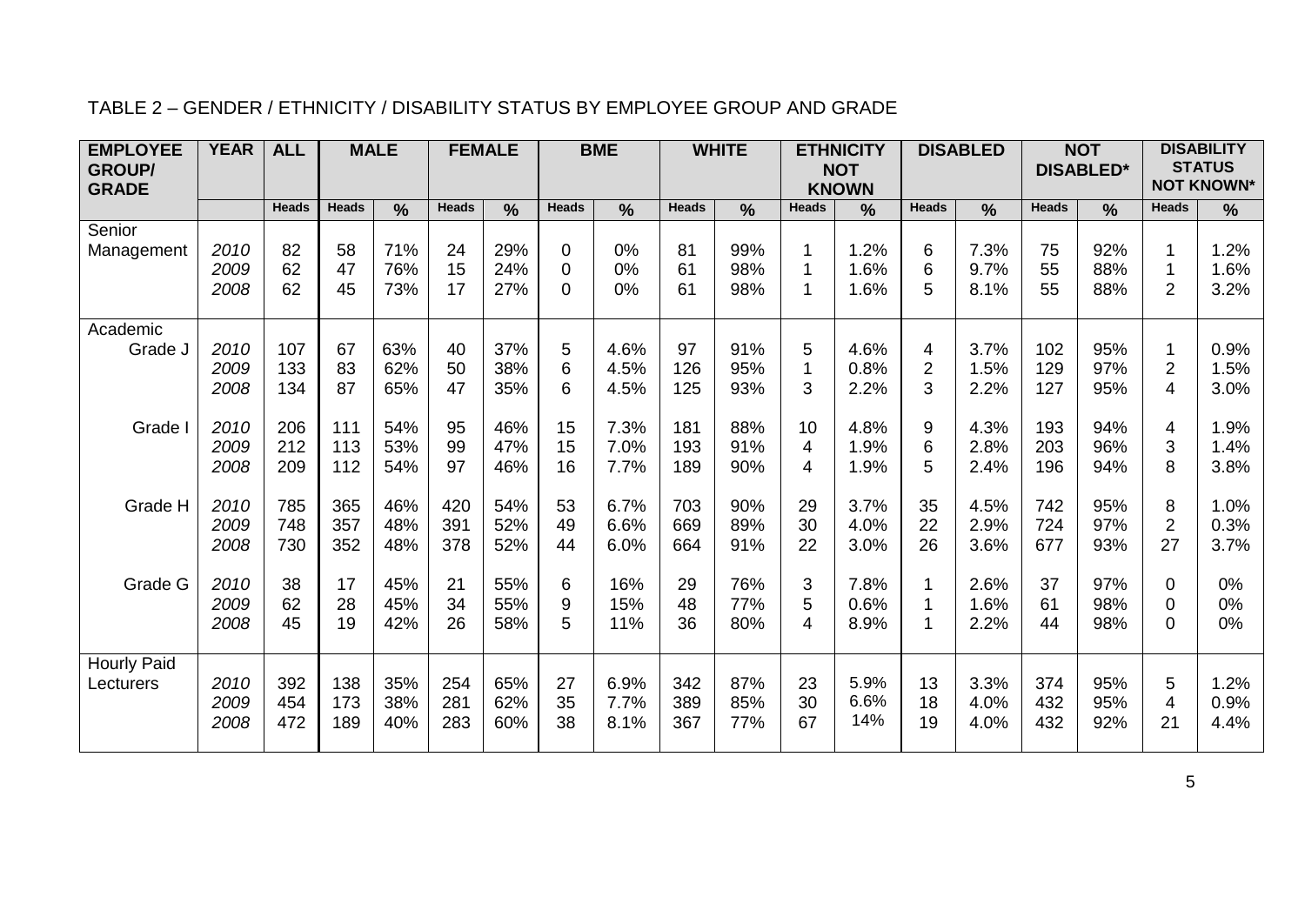| <b>EMPLOYEE</b>  | <b>YEAR</b> | <b>ALL</b>   |              | <b>MALE</b>   | <b>FEMALE</b> |               |                | <b>BME</b>    |              | <b>WHITE</b> |       | <b>ETHNICITY</b>           |                | <b>DISABLED</b> |              | <b>NOT</b>       |                | <b>DISABILITY</b>                  |
|------------------|-------------|--------------|--------------|---------------|---------------|---------------|----------------|---------------|--------------|--------------|-------|----------------------------|----------------|-----------------|--------------|------------------|----------------|------------------------------------|
| <b>GROUP/</b>    |             |              |              |               |               |               |                |               |              |              |       | <b>NOT</b><br><b>KNOWN</b> |                |                 |              | <b>DISABLED*</b> |                | <b>STATUS</b><br><b>NOT KNOWN*</b> |
| <b>GRADE</b>     |             | <b>Heads</b> | <b>Heads</b> | $\frac{0}{0}$ | <b>Heads</b>  | $\frac{9}{6}$ | <b>Heads</b>   | $\frac{0}{0}$ | <b>Heads</b> | %            | Heads | %                          | <b>Heads</b>   | $\frac{0}{0}$   | <b>Heads</b> | $\frac{0}{0}$    | <b>Heads</b>   | $\frac{9}{6}$                      |
| Research         |             |              |              |               |               |               |                |               |              |              |       |                            |                |                 |              |                  |                |                                    |
| Grade H          | 2010        | 40           | 26           | 65%           | 14            | 35%           | 4              | 10%           | 35           | 88%          | 1     | 2.5%                       | 1              | 2.5%            | 38           | 95%              |                | 2.5%                               |
|                  | 2009        | 34           | 23           | 68%           | 11            | 32%           | 4              | 12%           | 30           | 88%          | 0     | 0%                         | 0              | 0%              | 33           | 97%              |                | 3.9%                               |
|                  | 2008        | 28           | 20           | 71%           | 8             | 29%           | 3              | 11%           | 25           | 89%          | 0     | 0%                         | 0              | 0%              | 26           | 93%              | $\overline{2}$ | 7.1%                               |
|                  |             |              |              |               |               |               |                |               |              |              |       |                            |                |                 |              |                  |                |                                    |
| Grade F&G        | 2010        | 137          | 66           | 48%           | 71            | 52%           | 21             | 15%           | 109          | 80%          | 7     | 5.1%                       | 5              | 3.6%            | 128          | 93%              | 4              | 2.9%                               |
|                  | 2009        | 107          | 48           | 45%           | 59            | 55%           | 14             | 13%           | 89           | 83%          | 4     | 3.7%                       | 3              | 2.8%            | 102          | 95%              | 2              | 1.9%                               |
|                  | 2008        | 100          | 50           | 50%           | 50            | 50%           | 17             | 17%           | 81           | 81%          | 2     | 2.0%                       | 5              | 5.0%            | 93           | 93%              | $\overline{2}$ | 2.0%                               |
|                  |             |              |              |               |               |               |                |               |              |              |       |                            |                |                 |              |                  |                |                                    |
| Admin & Prof     |             |              |              |               |               |               |                |               |              |              |       |                            |                |                 |              |                  |                |                                    |
| G & above        | 2010        | 334          | 141          | 42%           | 193           | 58%           | 23             | 6.9%          | 299          | 89%          | 12    | 3.6%                       | 19             | 5.7%            | 310          | 93%              | 5              | 1.5%                               |
|                  | 2009        | 306          | 132          | 43%           | 174           | 57%           | 18             | 5.9%          | 283          | 93%          | 5     | 1.6%                       | 12             | 3.9%            | 291          | 95%              | 3              | 1.0%                               |
|                  | 2008        | 282          | 121          | 43%           | 161           | 57%           | 11             | 3.9%          | 266          | 94%          | 5     | 1.8%                       | 15             | 5.3%            | 258          | 92%              | 9              | 3.2%                               |
|                  |             |              |              |               |               |               |                |               |              |              |       |                            |                |                 |              |                  |                |                                    |
| Grade A to F     | 2010        | 847          | 205          | 24%           | 642           | 76%           | 51             | 6.0%          | 774          | 91%          | 22    | 2.6%                       | 46             | 5.4%            | 791          | 93%              | 10             | 1.2%                               |
|                  | 2009        | 801          | 185          | 23%           | 616           | 77%           | 44             | 5.5%          | 746          | 93%          | 11    | 1.4%                       | 43             | 5.4%            | 749          | 94%              | 9              | 1.1%                               |
|                  | 2008        | 800          | 169          | 21%           | 631           | 79%           | 43             | 5.4%          | 744          | 93%          | 13    | 1.6%                       | 44             | 5.5%            | 716          | 90%              | 40             | 5.0%                               |
| <b>Technical</b> |             |              |              |               |               |               |                |               |              |              |       |                            |                |                 |              |                  |                |                                    |
| G & above        | 2010        | 69           | 56           | 81%           | 13            | 19%           | $\overline{2}$ | 2.9%          | 63           | 91%          | 4     | 5.8%                       | $\overline{2}$ | 2.9%            | 67           | 97%              | 0              | $0\%$                              |
|                  | 2009        | 74           | 58           | 78%           | 16            | 22%           | $\overline{2}$ | 2.7%          | 68           | 92%          | 4     | 5.4%                       | 2              | 2.7%            | 72           | 97%              | 0              | 0%                                 |
|                  | 2008        | 70           | 55           | 79%           | 15            | 21%           | $\overline{2}$ | 2.9%          | 64           | 91%          | 4     | 5.7%                       | $\Omega$       | 0%              | 69           | 99%              |                | 1.4%                               |
|                  |             |              |              |               |               |               |                |               |              |              |       |                            |                |                 |              |                  |                |                                    |
| Grade A to F     | 2010        | 216          | 136          | 63%           | 80            | 37%           | 13             | 6.0%          | 191          | 88%          | 12    | 5.6%                       | 16             | 7.4%            | 296          | 91%              | 4              | 1.9%                               |
|                  | 2009        | 195          | 127          | 65%           | 68            | 35%           | 13             | 6.7%          | 170          | 87%          | 12    | 6.2%                       | $\overline{7}$ | 3.6%            | 185          | 95%              | 3              | 1.5%                               |
|                  | 2008        | 202          | 131          | 65%           | 71            | 35%           | 10             | 5.0%          | 168          | 83%          | 24    | 12%                        | 9              | 4.5%            | 188          | 93%              | 5              | 2.4%                               |
|                  |             |              |              |               |               |               |                |               |              |              |       |                            |                |                 |              |                  |                |                                    |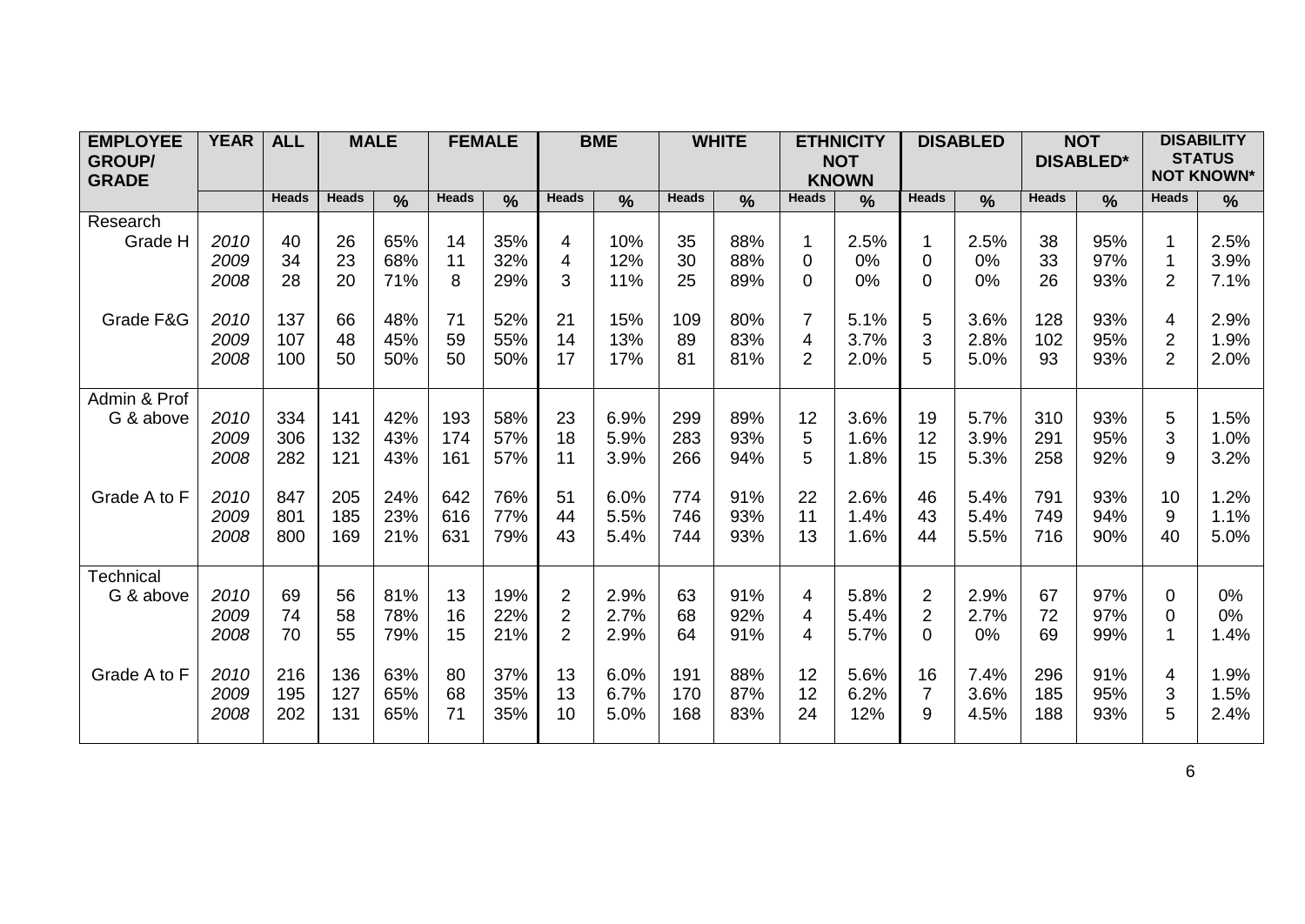| <b>EMPLOYEE</b><br><b>GROUP/</b><br><b>GRADE</b> | <b>YEAR</b>          | <b>ALL</b>           |                      | <b>MALE</b>       |                      | <b>FEMALE</b>     |                   | <b>BME</b>           |                      | <b>WHITE</b>      |                      | <b>ETHNICITY</b><br><b>NOT</b><br><b>KNOWN</b> |                   | <b>DISABLED</b>      |                      | <b>NOT</b><br><b>DISABLED*</b> |                                        | <b>DISABILITY</b><br><b>STATUS</b><br><b>NOT KNOWN*</b> |
|--------------------------------------------------|----------------------|----------------------|----------------------|-------------------|----------------------|-------------------|-------------------|----------------------|----------------------|-------------------|----------------------|------------------------------------------------|-------------------|----------------------|----------------------|--------------------------------|----------------------------------------|---------------------------------------------------------|
|                                                  |                      | <b>Heads</b>         | <b>Heads</b>         | $\frac{0}{0}$     | <b>Heads</b>         | $\frac{0}{0}$     | <b>Heads</b>      | $\frac{0}{0}$        | <b>Heads</b>         | $\frac{0}{0}$     | Head<br>$\mathbf{s}$ | $\frac{0}{0}$                                  | <b>Heads</b>      | $\frac{0}{0}$        | <b>Heads</b>         | $\frac{0}{0}$                  | <b>Heads</b>                           | $\frac{0}{0}$                                           |
| Manual<br>Grade C to E                           | 2010<br>2009<br>2008 | 96<br>84<br>88       | 72<br>64<br>67       | 75%<br>76%<br>76% | 24<br>20<br>21       | 25%<br>24%<br>24% | 4<br>3<br>3       | 4.2%<br>3.6%<br>3.4% | 88<br>77<br>82       | 92%<br>92%<br>93% | 4<br>4<br>3          | 4.2%<br>4.8%<br>3.4%                           | 6<br>4            | 6.3%<br>4.8%<br>8.0% | 89<br>80<br>78       | 93%<br>95%<br>89%              | 1<br>0<br>3                            | 1.0%<br>$0\%$<br>3.4%                                   |
| Grade A&B                                        | 2010<br>2009<br>2008 | 174<br>178<br>169    | 45<br>46<br>50       | 26%<br>26%<br>30% | 129<br>132<br>119    | 74%<br>74%<br>70% | 12<br>13<br>12    | 6.9%<br>7.3%<br>7.1% | 152<br>157<br>149    | 87%<br>88%<br>88% | 10<br>8<br>8         | 5.7%<br>4.5%<br>4.7%                           | 12<br>13<br>12    | 6.9%<br>7.3%<br>7.1% | 160<br>163<br>143    | 92%<br>92%<br>85%              | $\overline{2}$<br>$\overline{2}$<br>14 | 1.1%<br>1.1%<br>8.3%                                    |
| <b>TSU Temps</b>                                 | 2010<br>2009<br>2008 | 347<br>429<br>324    | 112<br>132<br>103    | 32%<br>31%<br>32% | 235<br>297<br>221    | 68%<br>69%<br>68% | 40<br>34<br>23    | 12%<br>7.9%<br>7.1%  | 279<br>359<br>269    | 80%<br>84%<br>83% | 28<br>36<br>32       | 8%<br>8.4%<br>9.9%                             | 11<br>10<br>9     | 3.2%<br>2.3%<br>2.8% | 332<br>417<br>300    | 96%<br>97%<br>93%              | 4<br>$\overline{2}$<br>15              | 1.2%<br>0.5%<br>4.6%                                    |
| <b>ALL STAFF</b><br>(excluding<br>HPLs &TSU)     | 2010<br>2009<br>2008 | 3131<br>2996<br>2919 | 1365<br>1311<br>1278 | 44%<br>44%<br>44% | 1766<br>1685<br>1641 | 56%<br>56%<br>56% | 209<br>190<br>172 | 6.7%<br>6.0%<br>5.9% | 2802<br>2717<br>2654 | 89%<br>91%<br>91% | 120<br>89<br>93      | 3.8%<br>3.0%<br>3.2%                           | 162<br>121<br>132 | 5.2%<br>4.0%<br>4.5% | 2928<br>2847<br>2670 | 94%<br>95%<br>91%              | 41<br>28<br>117                        | 1.3%<br>0.9%<br>4.0%                                    |
| <b>ALL STAFF</b>                                 | 2010<br>2009<br>2008 | 3870<br>3879<br>3715 | 1615<br>1616<br>1570 | 42%<br>42%<br>42% | 2255<br>2263<br>2145 | 58%<br>58%<br>58% | 276<br>259<br>233 | 7.1%<br>6.7%<br>6.3% | 3423<br>3465<br>3290 | 88%<br>89%<br>87% | 171<br>155<br>192    | 4.4%<br>4.0%<br>5.1%                           | 186<br>149<br>160 | 4.8%<br>3.8%<br>4.3% | 3634<br>3696<br>3402 | 94%<br>95%<br>92%              | 50<br>34<br>153                        | 1.3%<br>0.9%<br>4.1%                                    |

\* Figures for "Not Disabled" include "not known" for staff who did not respond to the survey. The "Disability Status Not Known" figure is the number of staff that responded to the survey but preferred not to provide information about disability status.

The overall male/female ratio remained constant in 2010, though some staff groups showed further increases in the proportion of women, in particular, in senior management grades , the senior research grade, senior administrative/professional grades and senior manual grades.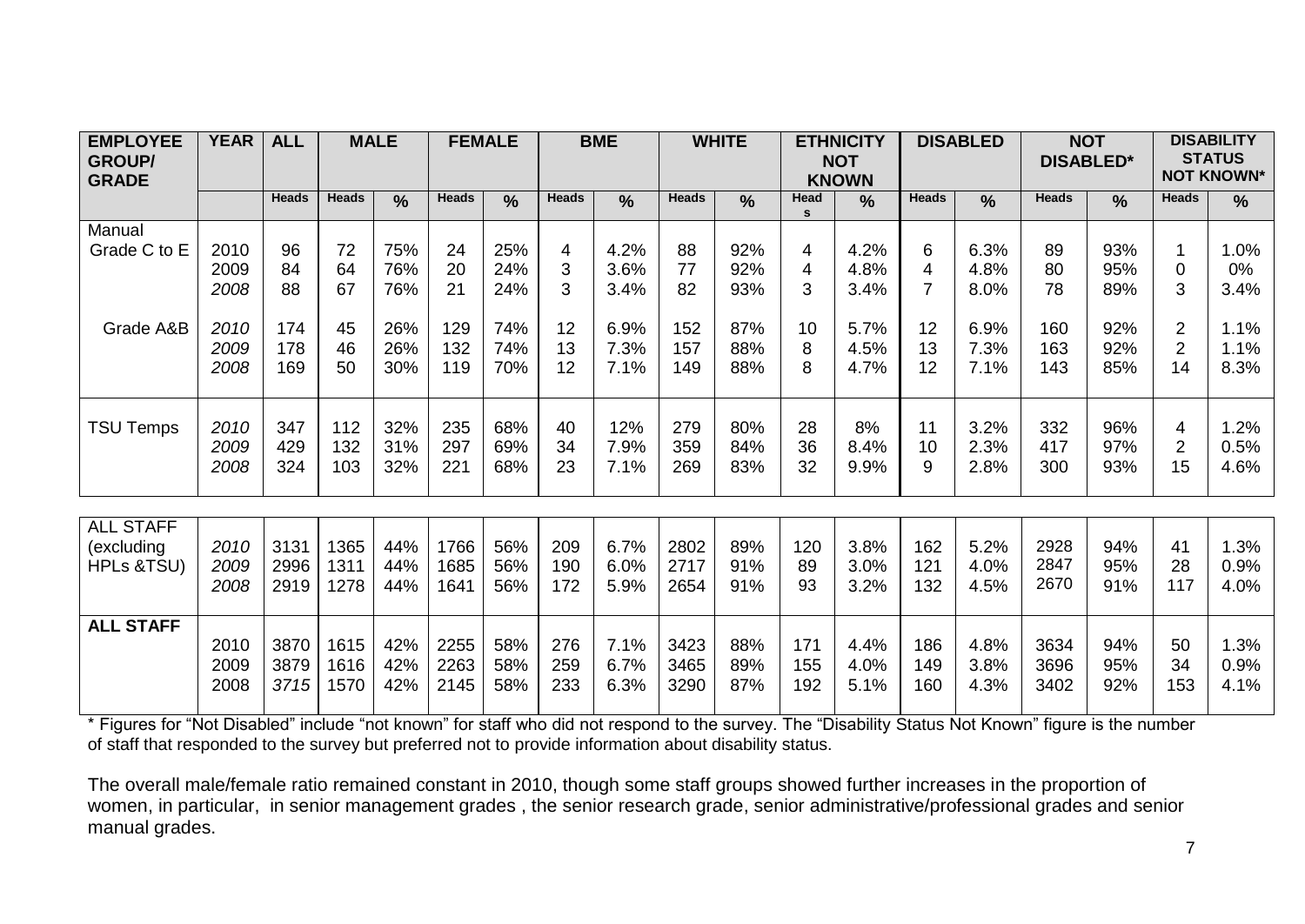#### TABLE 3 – AGE

| <b>AGE BAND</b> | <b>HEADS</b> | <b>PERCENTAGE</b> | <b>PERCENTAGE</b> | <b>PERCENTAGE</b> |
|-----------------|--------------|-------------------|-------------------|-------------------|
|                 | 2010         | 2010              | 2009              | 2008              |
| Under 24        | 163          | 4.2%              | 4.5%              | 4.2%              |
| 25-34           | 760          | 20%               | 20%               | 20%               |
| 35-44           | 965          | 25%               | 24%               | 24%               |
| 45-54           | 1074         | 28%               | 28%               | 29%               |
| 55-64           | 859          | 22%               | 22%               | 22%               |
| $65 +$          | 49           | 1.3%              | 1.2%              | 0.8%              |

The average age of a UWE employee is 44 years; this is unchanged since 2007.

#### TABLE 4 – SEXUAL ORIENTATION

| <b>GROUP</b>                   | <b>HEADS</b> | <b>PERCENTAGE</b> | <b>PERCENTAGE</b> | <b>PERCENTAGE</b> |
|--------------------------------|--------------|-------------------|-------------------|-------------------|
|                                | 2010         | 2010              | 2009              | 2008              |
| <b>Bisexual</b>                | 25           | 0.7%              | 0.5%              | 0.5%              |
| Gay man                        | 31           | 0.8%              | 0.7%              | 0.7%              |
| Gay woman/lesbian              | 45           | 1.2%              | 0.7%              | 0.8%              |
| Heterosexual/straight          | 2161         | 56%               | 45.9%             | 42.9%             |
| Other                          | 10           | 0.3%              | 0.2%              | 0.1%              |
| Not declared/prefer not to say | 217          | 5.6%              | 4.5%              | 4.0%              |
| No data held                   | 1381         | 36%               | 47.5%             | 51.0%             |

Table 4 shows that UWE has 2.7% of staff declaring as lesbian, gay or bisexual (LGB) – up from 1.9% in 2009.

#### TABLE 5 – RELIGION AND BELIEF

| <b>GROUP</b>                   | <b>HEADS</b> | <b>PERCENTAGE</b> | <b>PERCENTAGE</b> | <b>PERCENTAGE</b> |
|--------------------------------|--------------|-------------------|-------------------|-------------------|
|                                | 2010         | 2010              | 2009              | 2008              |
| <b>Buddhist</b>                | 35           | 0.9%              | 0.6%              | 0.5%              |
| Christian                      | 992          | 26%               | 22.2%             | 21.4%             |
| Hindu                          | 20           | 0.5%              | 0.2%              | 0.4%              |
| Jewish                         | 9            | 0.2%              | 0.2%              | 0.3%              |
| <b>Muslim</b>                  | 34           | 0.9%              | 0.7%              | 0.6%              |
| <b>Sikh</b>                    | 5            | 0.1%              | 0.1%              | 0.1%              |
| Another faith/religion         | 80           | 2.1%              | 2.0%              | 1.8%              |
| No faith/religion              | 1021         | 26%               | 20.5%             | 18.2%             |
| Not declared/prefer not to say | 284          | 7.3%              | 5.8%              | 5.7%              |
| No data held                   | 1390         | 36%               | 47.6%             | 51.0%             |

Table 5 shows 31% of staff declaring as having a religion or belief – up from 26% in 2009.

Tables 4 and 5 show an increasing proportion of staff providing information on their sexual orientation and faith.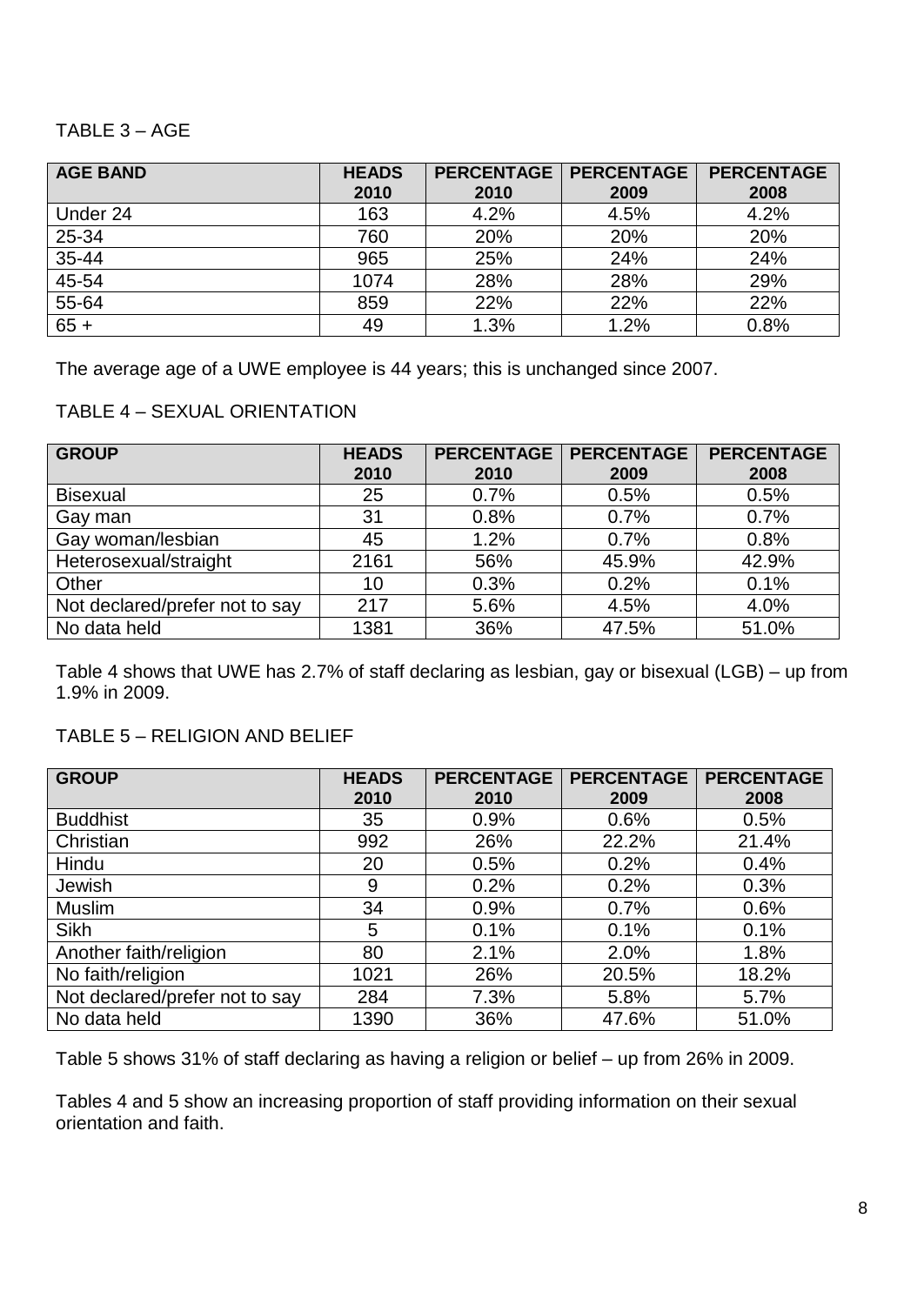#### TABLE 6 – ETHNIC ORIGIN

| <b>GROUP</b>             | <b>HEADS</b>   | <b>PERCENTAGE</b> | <b>PERCENTAGE</b> | <b>PERCENTAGE</b> |
|--------------------------|----------------|-------------------|-------------------|-------------------|
|                          | 2010           | 2010              | 2009              | 2008              |
| Asian - Bangladeshi      | 9              | 0.2%              | 0.3%              | 0.3%              |
| Asian - Indian           | 34             | 0.9%              | 0.3%              | 0.9%              |
| Asian - Pakistani        | 15             | 0.4%              | 0.5%              | 0.4%              |
| Asian - Other            | 29             | 0.8%              | 0.7%              | 0.5%              |
| <b>Black - African</b>   | 34             | 0.9%              | 0.7%              | 0.6%              |
| <b>Black - Caribbean</b> | 31             | 0.8%              | 0.7%              | 0.6%              |
| Black - Other            | $\overline{4}$ | 0.1%              | 0.1%              | 0.1%              |
| Chinese                  | 36             | 0.9%              | 1.0%              | 1.0%              |
| Mixed - White/African    | 6              | 0.2%              | 0.1%              | 0.1%              |
| Mixed - White/Asian      | 15             | 0.4%              | 0.4%              | 0.3%              |
| Mixed - White/Caribbean  | 6              | 0.2%              | 0.2%              | 0.1%              |
| Mixed - Other            | 21             | 0.5%              | 0.4%              | 0.4%              |
| Other Ethnic background  | 36             | 0.9%              | 0.8%              | 0.9%              |
| Sub total                | 276            | 7.1%              | 6.7%              | 6.3%              |
| White - British          | 3120           | 81%               | 82.0%             | 81.5%             |
| White - Irish            | 47             | 1.2%              | 1.1%              | 1.0%              |
| White - Other            | 256            | 6.6%              | 6.3%              | 6.1%              |
| Sub total                | 3423           | 88%               | 89.3%             | 88.6%             |
| Prefer not to say        | 19             | 0.5%              | 0.1%              | 0.1%              |
| No data held             | 152            | 3.9%              | 3.9%              | 5.0%              |
| Sub total                | 171            | 4.4%              | 4.0%              | 5.1%              |
| All staff                | 3870           | 100%              | 100%              | 100%              |

Table 6 shows that UWE's declared BME staffing population is 7.1% compared to 6.7% in 2009.

#### TABLE 7 – NATIONALITY

| <b>GROUP</b>   | <b>HEADS</b><br>2010 | <b>PERCENTAGE</b><br>2010 |
|----------------|----------------------|---------------------------|
| <b>British</b> | 3387                 | 88%                       |
| German         | 34                   | 0.9%                      |
| Irish          | 25                   | 0.7%                      |
| American       | 21                   | 0.5%                      |
| Italian        | 19                   | 0.5%                      |
| Spanish        | 16                   | 0.4%                      |
| Chinese        | 16                   | 0.4%                      |
| French         | 15                   | 0.4%                      |
| Canadian       | 12                   | 0.3%                      |
| Indian *       | 11                   | 0.3%                      |
| Australian *   | 11                   | 0.3%                      |
| Sub total      | 3567                 | 92%                       |

Table 7 shows UWE's top ten nationalities at 2010 ( $*$  joint 10<sup>th</sup> place).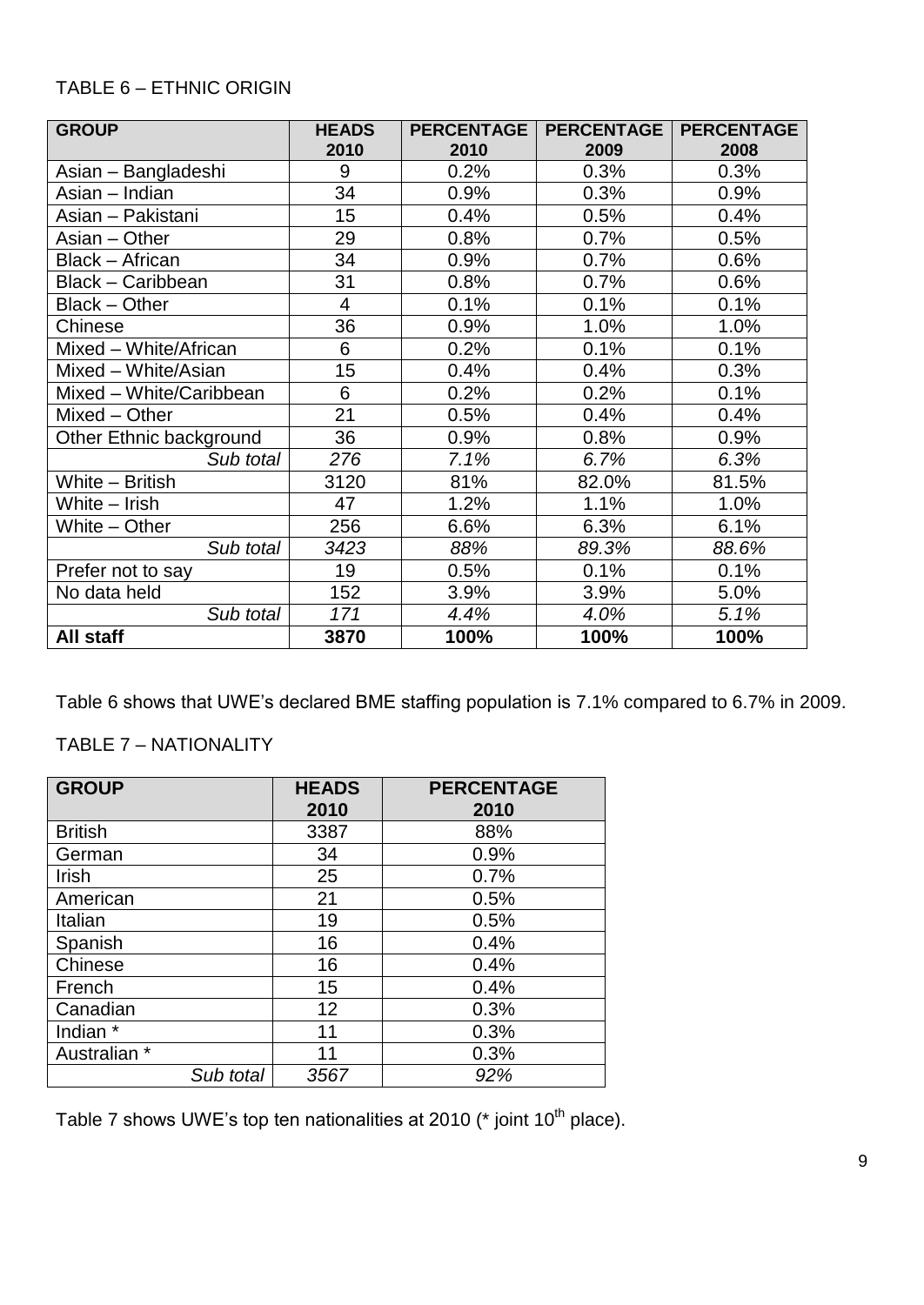#### TABLE 8 – GENDER / ETHNICITY / DISABILITY STATUS BY CONTRACT TYPE

| <b>CONTRACT</b><br><b>TYPE</b> | <b>YEAR</b>  | <b>ALL</b>   |              | <b>MALE</b>   |              | <b>FEMALE</b> |              | <b>BME</b>    | <b>WHITE</b><br><b>ETHNICITY</b><br><b>NOT</b><br><b>KNOWN</b> |               |              |               | <b>DISABLED</b> |               | <b>NOT</b><br><b>DISABLED*</b> | <b>DISABILITY</b><br><b>STATUS</b><br><b>NOT KNOWN*</b> |          |                |
|--------------------------------|--------------|--------------|--------------|---------------|--------------|---------------|--------------|---------------|----------------------------------------------------------------|---------------|--------------|---------------|-----------------|---------------|--------------------------------|---------------------------------------------------------|----------|----------------|
|                                |              | <b>Heads</b> | <b>Heads</b> | $\frac{0}{0}$ | <b>Heads</b> | $\frac{0}{0}$ | <b>Heads</b> | $\frac{0}{0}$ | <b>Heads</b>                                                   | $\frac{9}{6}$ | <b>Heads</b> | $\frac{0}{0}$ | <b>Heads</b>    | $\frac{9}{6}$ | <b>Heads</b>                   | $\frac{0}{0}$                                           | Heads    | $\%$           |
| Permanent                      | 2010<br>2009 | 3063<br>3124 | 1307<br>1342 | 43%<br>43%    | 1756<br>1782 | 57%<br>57%    | 178<br>182   | 5.8%<br>5.8%  | 2764<br>2834                                                   | 90%<br>91%    | 121<br>108   | 4.0%<br>3.5%  | 158<br>130      | 5.2%<br>4.2%  | 2869<br>2965                   | 94%<br>95%                                              | 36<br>29 | .2%<br>0.9%    |
| <b>Fixed Term</b>              | 2010<br>2009 | 460<br>322   | 196<br>140   | 43%<br>43%    | 264<br>182   | 57%<br>57%    | 58<br>42     | 13%<br>13%    | 380<br>270                                                     | 83%<br>84%    | 22<br>10     | 4.8%<br>3.1%  | 17<br>9         | 3.7%<br>2.8%  | 433<br>310                     | 94%<br>96%                                              | 10       | 2.2%<br>0.9%   |
| Temporary                      | 2010<br>2009 | 347<br>433   | 112<br>134   | 32%<br>31%    | 235<br>299   | 68%<br>69%    | 40<br>35     | 12%<br>8.1%   | 279<br>361                                                     | 80%<br>83%    | 28<br>37     | 8.1%<br>8.5%  | 11<br>10        | 3.2%<br>2.3%  | 332<br>421                     | 96%<br>97%                                              | 4        | $.2\%$<br>0.5% |

\* Figures for "Not Disabled" include "not knowns" for staff who did not respond to the survey. The "Disability Status Not Known" figure is the number of staff that responded to the survey but preferred not to provide information about disability status.

#### TABLE 9 – GENDER / ETHNICITY / DISABILITY STATUS BY MODE OF EMPLOYMENT

| <b>MODE</b> | <b>YEAR</b> | <b>ALL</b>   | <b>MALE</b>  |     | <b>BME</b><br><b>FEMALE</b> |     |              | <b>WHITE</b>  | <b>ETHNICITY</b><br><b>NOT</b><br><b>KNOWN</b> |     |              | <b>DISABLED</b> |              | <b>NOT</b><br><b>DISABLED*</b> |              | <b>DISABILITY</b><br><b>STATUS</b><br><b>NOT KNOWN*</b> |              |               |
|-------------|-------------|--------------|--------------|-----|-----------------------------|-----|--------------|---------------|------------------------------------------------|-----|--------------|-----------------|--------------|--------------------------------|--------------|---------------------------------------------------------|--------------|---------------|
|             |             | <b>Heads</b> | <b>Heads</b> | %   | <b>Heads</b>                | %   | <b>Heads</b> | $\frac{9}{6}$ | <b>Heads</b>                                   | %   | <b>Heads</b> | %               | <b>Heads</b> | %                              | <b>Heads</b> | $\frac{0}{0}$                                           | <b>Heads</b> | $\frac{0}{0}$ |
| Full-time   | 2010        | 2283         | 1161         | 51% | 1122                        | 49% | 159          | 6.9%          | 2028                                           | 89% | 96           | 4.2%            | 107          | 4.7%                           | 2144         | 94%                                                     | 32           | $.4\%$        |
|             | 2009        | 2254         | 1159         | 51% | 1095                        | 49% | 137          | 6.1%          | 2040                                           | 91% | 77           | 3.4%            | 79           | 3.5%                           | 2157         | 96%                                                     | 18           | $0.8\%$       |
| Part-time   | 2010        | 1587         | 454          | 29% | 133                         | 71% | 117          | 7.3%          | 395                                            | 88% | 75           | 4.7%            | 79           | 5.0%                           | 1490         | 94%                                                     | 18           | 1%            |
|             | 2009        | 1532         | 436          | 28% | 1096                        | 72% | 111          | 7.2%          | 1352                                           | 88% | 69           | 4.5%            | 69           | 4.5%                           | 1447         | 95%                                                     | 16           | .0%           |

\* Figures for "Not Disabled" include Not Knowns for staff who did not respond to the survey. The "Disability Status Not Known" figure is the number of staff that responded to the survey but preferred not to provide information about disability status. Excludes TSU temps not in assignment.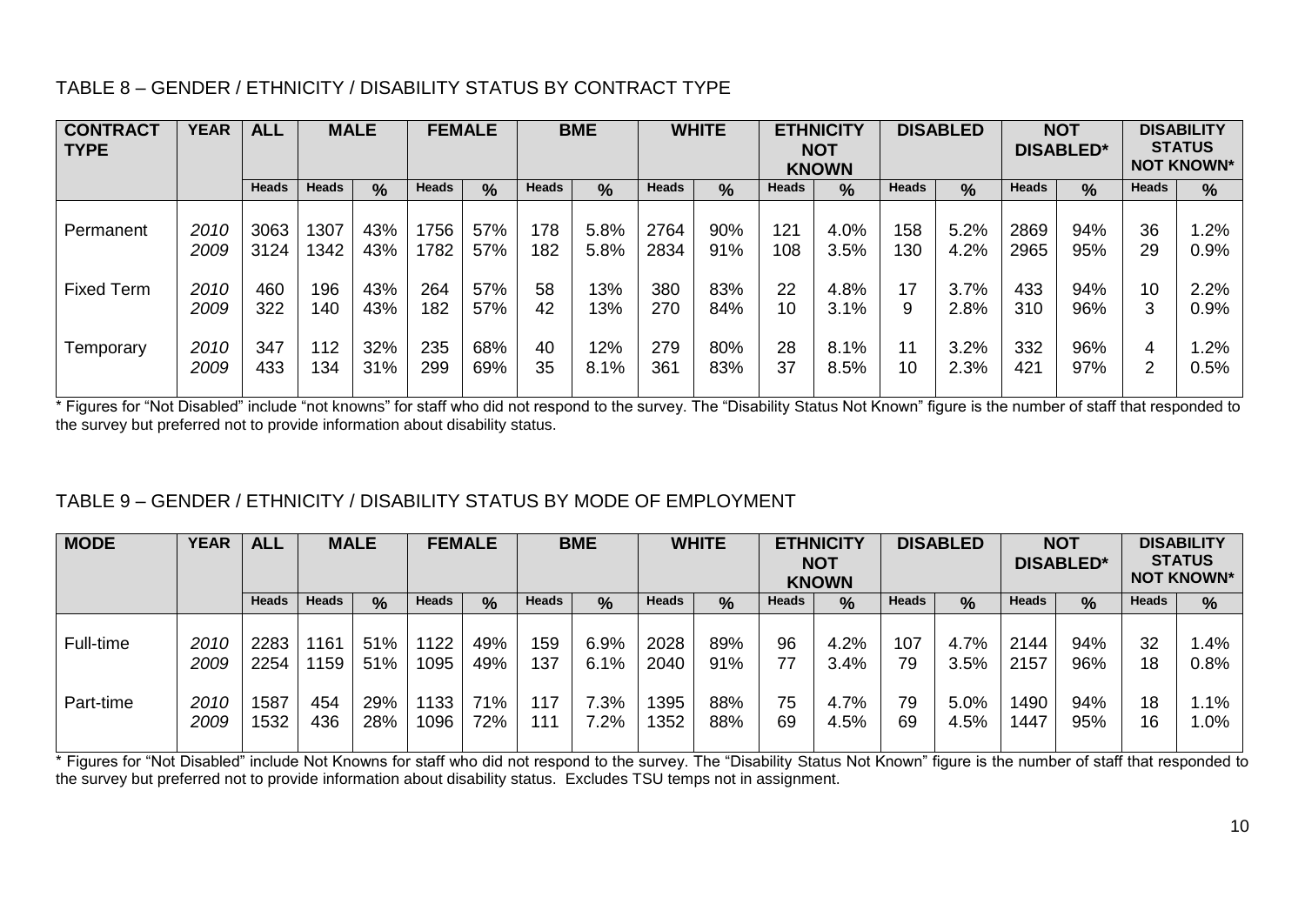# **Section 2 – Staff recruitment**

|             | <b>ALL</b>   | <b>MALE</b>  |               | <b>FEMALE</b> |               | <b>BME</b>   |      | <b>WHITE</b> |               | <b>ETHNICITY</b> |                  |              | <b>DISABLED</b> | <b>NOT</b>       |               |
|-------------|--------------|--------------|---------------|---------------|---------------|--------------|------|--------------|---------------|------------------|------------------|--------------|-----------------|------------------|---------------|
|             |              |              |               |               |               |              |      |              |               |                  | <b>NOT KNOWN</b> |              |                 | <b>DISABLED*</b> |               |
|             | <b>Heads</b> | <b>Heads</b> | $\frac{9}{6}$ | <b>Heads</b>  | $\frac{9}{6}$ | <b>Heads</b> | $\%$ | <b>Heads</b> | $\frac{0}{0}$ | <b>Heads</b>     | $\frac{0}{0}$    | <b>Heads</b> | %               | <b>Heads</b>     | $\frac{0}{0}$ |
| 2010        |              |              |               |               |               |              |      |              |               |                  |                  |              |                 |                  |               |
| Applied     | 5340         | 3223         | 60%           | 2117          | 40%           | 888          | 17%  | 4107         | 77%           | 345              | 6.5%             | 254          | 4.8%            | 5086             | 95%           |
| Shortlisted | 1221         | 597          | 49%           | 624           | 51%           | 126          | 10%  | 1027         | 84%           | 68               | 5.6%             | 57           | 4.7%            | 1164             | 95%           |
| Appointed   | 357          | 164          | 46%           | 193           | 54%           | 35           | 10%  | 309          | 87%           | 13               | 3.6%             | 14           | 3.9%            | 343              | 96%           |
|             |              |              |               |               |               |              |      |              |               |                  |                  |              |                 |                  |               |
| 2009        |              |              |               |               |               |              |      |              |               |                  |                  |              |                 |                  |               |
| Applied     | 9343         | 4262         | 46%           | 5081          | 54%           | 1,539        | 17%  | 7232         | 77%           | 572              | 6.1%             | 139          | .5%             | 9204             | 99%           |
| Shortlisted | 1469         | 693          | 47%           | 776           | 53%           | 166          | 11%  | 1212         | 83%           | 91               | 6.2%             | 16           | 1.1%            | 1453             | 99%           |
| Appointed   | 385          | 175          | 45%           | 210           | 55%           | 37           | 10%  | 323          | 84%           | 25               | 6.5%             |              | 1.8%            | 378              | 98%           |
|             |              |              |               |               |               |              |      |              |               |                  |                  |              |                 |                  |               |
| 2008        |              |              |               |               |               |              |      |              |               |                  |                  |              |                 |                  |               |
| Applied     | 5989         | 2683         | 45%           | 3306          | 55%           | 919          | 15%  | 4445         | 74%           | 625              | 10.4%            | 23           | 0.4%            | 5966             | 99%           |
| Shortlisted | 1473         | 661          | 45%           | 812           | 55%           | 149          | 10%  | 1194         | 81%           | 130              | 8.8%             | 5            | 0.3%            | 1468             | 99%           |
| Appointed   | 367          | 173          | 47%           | 194           | 53%           | 25           | 6.8% | 314          | 86%           | 28               | 7.6%             |              | 0%              | 367              | 100%          |
|             |              |              |               |               |               |              |      |              |               |                  |                  |              |                 |                  |               |

#### TABLE 10 – RECRUITMENT BY GENDER / ETHNICITY / DISABILITY STATUS

\* Figures for "Not Disabled" include applicants who did not provide data.

Data relates to the period October to September each year.

In 2010 the number of job applicants decreased by 43% over 2009; the number in 2009 was exceptionally high due to the impact of the economic downturn on the labour market. The reduction in 2010 is attributable to a policy change where jobs are advertised internally first.

The figures show that the success rate for female applicants through the recruitment process is generally the same or better than for male applicants. The proportion of male applicants in 2010 was affected by a very high number of male applicants for two manual jobs.

In 2009 increase in the proportion of BME applicants has been maintained in 2010 despite the internal recruitment policy, as has the increased proportion of BME applicants being appointed, although BME applicants still have a lower rate of success through the recruitment process than non-BME staff.

In 2010 there has been a further increase in applicants declaring as disabled.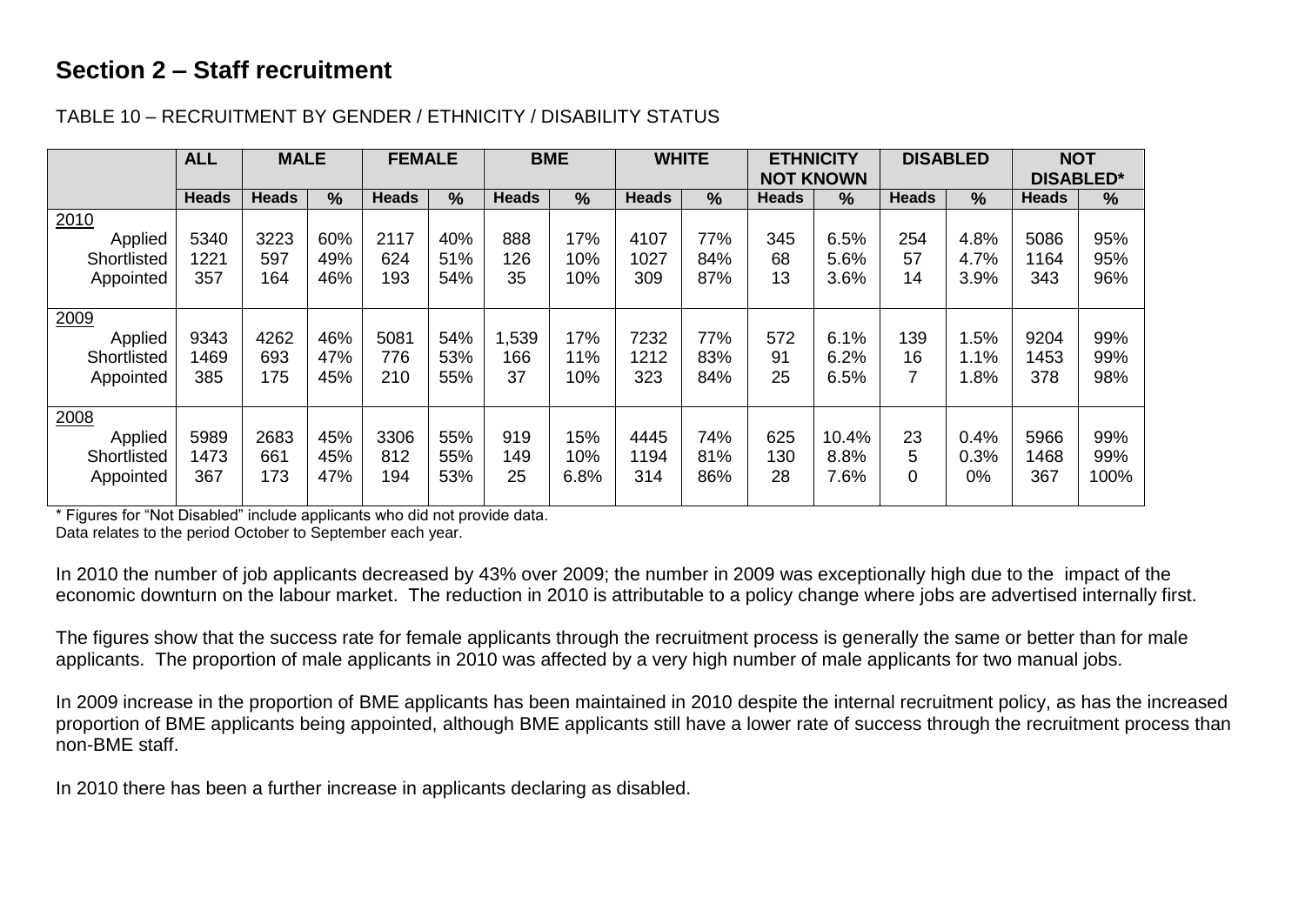#### TABLE 11 - RECRUITMENT TO THE TEMPORARY STAFF UNIT BANK

|                                             | <b>ALL</b>        | <b>MALE</b>     |                   | <b>FEMALE</b>     |                   |               | <b>BME</b>          | <b>WHITE</b>      |                   | <b>ETHNICITY</b><br><b>NOT KNOWN</b> |                      |                           | <b>DISABLED</b>       |                   | <b>NOT</b><br><b>DISABLED*</b> |
|---------------------------------------------|-------------------|-----------------|-------------------|-------------------|-------------------|---------------|---------------------|-------------------|-------------------|--------------------------------------|----------------------|---------------------------|-----------------------|-------------------|--------------------------------|
|                                             | <b>Heads</b>      | <b>Heads</b>    | $\frac{0}{0}$     | <b>Heads</b>      | %                 | <b>Heads</b>  | $\%$                | <b>Heads</b>      | $\%$              | <b>Heads</b>                         | $\%$                 | <b>Heads</b>              | $\frac{9}{6}$         | <b>Heads</b>      | $\frac{9}{6}$                  |
| 2010<br>Applied<br>Shortlisted<br>Appointed | 462<br>180<br>83  | 174<br>62<br>24 | 38%<br>34%<br>29% | 288<br>118<br>59  | 62%<br>66%<br>71% | 89<br>22<br>7 | 19%<br>12%<br>8.0%  | 352<br>149<br>72  | 76%<br>83%<br>87% | 21<br>9<br>4                         | 4.5%<br>5.0%<br>4.8% | 26<br>5                   | 5.6%<br>3.9%<br>6.0%  | 436<br>173<br>78  | 94%<br>96%<br>94%              |
| 2009<br>Applied<br>Shortlisted<br>Appointed | 718<br>262<br>113 | 265<br>88<br>38 | 37%<br>34%<br>34% | 453<br>174<br>75  | 63%<br>66%<br>66% | 88<br>16<br>9 | 12%<br>6.1%<br>8.0% | 573<br>219<br>95  | 80%<br>84%<br>84% | 57<br>27<br>9                        | 7.9%<br>10%<br>8.0%  | 16<br>5<br>$\overline{2}$ | 2.2%<br>.9%<br>$.8\%$ | 702<br>257<br>111 | 98%<br>98%<br>98%              |
| 2008<br>Applied<br>Shortlisted<br>Appointed | 718<br>352<br>138 | 238<br>96<br>36 | 33%<br>27%<br>26% | 480<br>256<br>102 | 67%<br>73%<br>74% | 80<br>26<br>9 | 11%<br>7.4%<br>6.5% | 590<br>299<br>116 | 82%<br>85%<br>84% | 48<br>27<br>13                       | 6.7%<br>7.7%<br>9.4% | 7<br>0                    | .0%<br>0.3%<br>0%     | 711<br>351<br>138 | 99%<br>99%<br>100%             |

\* Figures for "Not Disabled" include applicants who did not provide data; data relates to the period October to September each year.

Table 11 shows that the number of applicants has declined and fewer appointments have made because fewer temporary staff left the bank and the University had less need to open the bank to new applicants.

The proportion of BME applicants and disabled applicants has increased significantly in 2010. The proportion of appointees declaring as disabled has also increased from 1.8% in 2009 to 6% in 2010.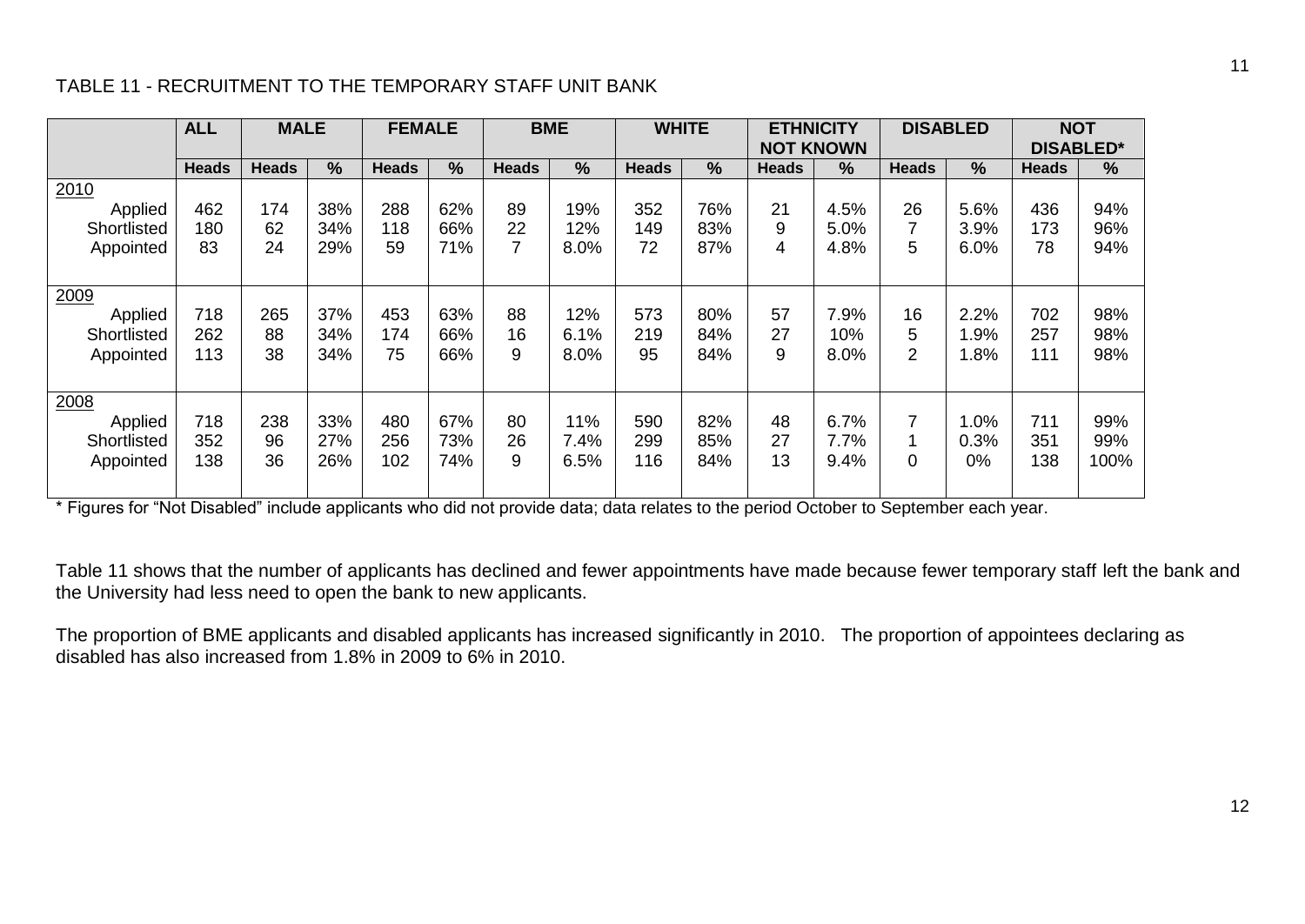# **Section 3 – Leavers**

#### TABLE 12 – LEAVERS BY CATEGORY: 2010

| <b>LEAVER CATEGORY</b>     | <b>HEADS</b>   | <b>MALE</b>    | <b>FEMALE</b>  | <b>BME</b>      | <b>WHITE</b>   | <b>ETHNICITY</b><br><b>NOT KNOWN</b> | <b>DISABLED</b> | <b>NOT</b><br><b>DISABLED*</b> |
|----------------------------|----------------|----------------|----------------|-----------------|----------------|--------------------------------------|-----------------|--------------------------------|
| Resignation                | 106            | 38             | 68             | 9               | 94             | 3                                    | 4               | 102                            |
| <b>Voluntary Severance</b> | 22             | 11             | 11             |                 | 22             |                                      |                 | 21                             |
| End of fixed term contract | 43             | 19             | 24             | 6               | 34             | 3                                    | 3               | 40                             |
| Age 65 retirement          | 21             | 14             | 7              | 3               | 16             | $\overline{2}$                       |                 | 21                             |
| Early retirement           | 15             | 5              | 10             |                 | 15             |                                      |                 | 14                             |
| Maternity leave non-return | $\overline{2}$ |                | $\overline{2}$ |                 | $\overline{2}$ |                                      |                 | $\overline{2}$                 |
| <b>III Health</b>          | 4              |                | 3              |                 | 4              |                                      |                 | 4                              |
| Death                      | $\overline{2}$ | $\overline{2}$ |                |                 | $\overline{2}$ |                                      |                 | $\overline{2}$                 |
| <b>Dismissal</b>           | $\overline{2}$ |                |                |                 | $\overline{2}$ |                                      |                 | $\overline{2}$                 |
| Redundancy                 | 9              | 6              | 3              | 2               | $\overline{7}$ |                                      |                 | 9                              |
| ALL LEAVERS - 2010         | 226            | 97<br>(43%)    | 129<br>(57%)   | 20<br>$(8.8\%)$ | 198<br>(88%)   | 8<br>(3.5%)                          | 9<br>$(4.0\%)$  | 217<br>(96%)                   |
| ALL LEAVERS - 2009         | 276            | 116<br>(42%)   | 160<br>(58%)   | 20<br>(7.2%)    | 247<br>(89.5%) | 9<br>$(3.3\%)$                       | 10<br>$(3.6\%)$ | 269<br>(97.5%)                 |
| ALL LEAVERS - 2008         | 321            | 143<br>(45%)   | 178<br>(55%)   | 19<br>$(5.9\%)$ | 297<br>(92.5%) | 5<br>$(1.6\%)$                       | 9<br>(2.8%)     | 312<br>(97.2%)                 |

\* Figures for "Not Disabled" include staff who have not provided data

The analysis excludes hourly paid and temporary staff.

The UWE workforce is 56% female, 6.7% BME and 5.2% disabled. In 2010 the rate of leaving by gender is broadly in proportion to the population; a slightly higher proportion of BME staff were leavers and a slightly lower proportion of disabled staff.

The data shows an annual turnover rate of 6.1% (excluding fixed term contract expiry) compared to 7.9% for 2009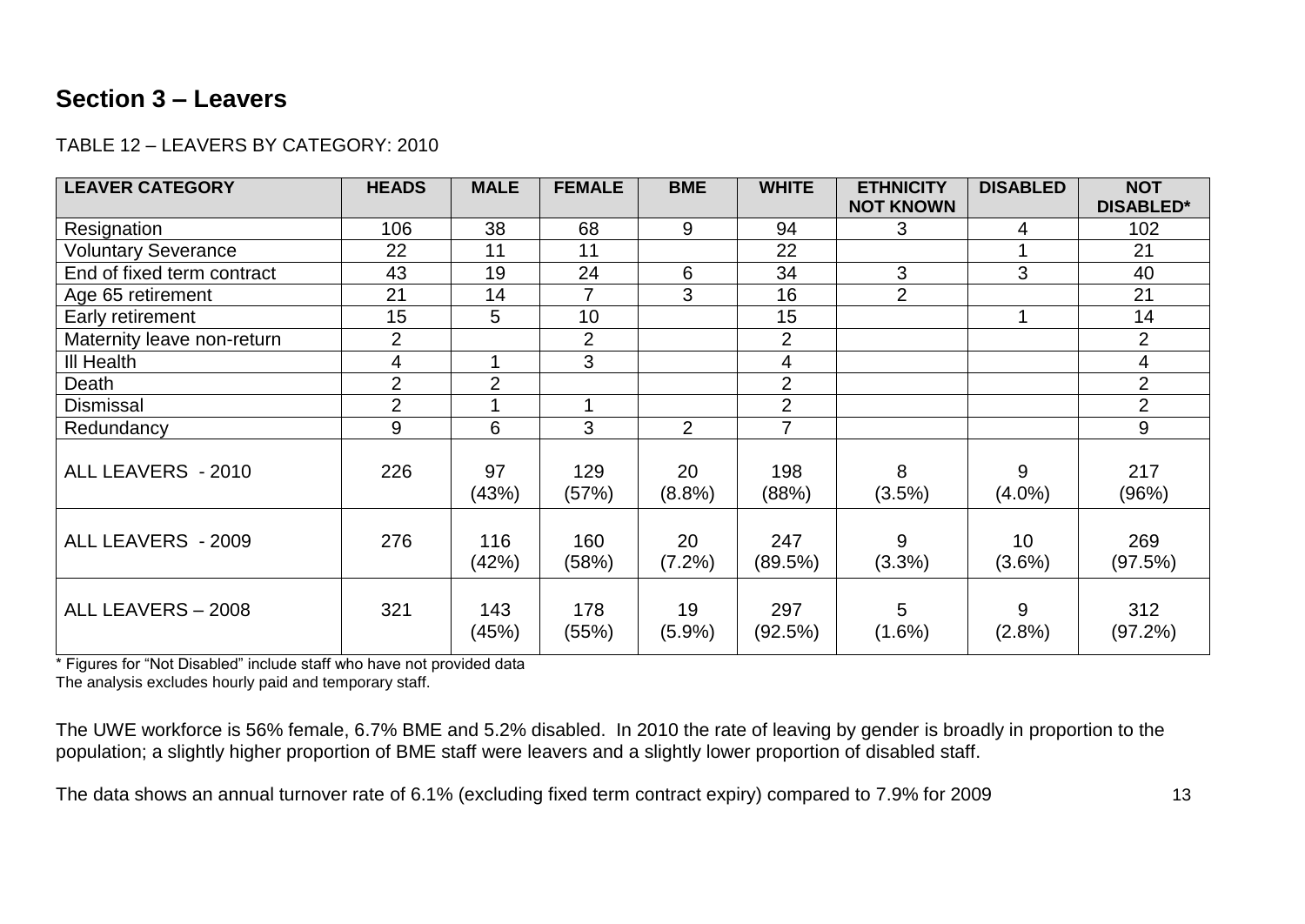#### TABLE 13 – REASONS FOR LEAVING UWE: 2010

| <b>REASON</b>                 | <b>ACADEMIC +</b><br><b>SENIOR</b><br><b>MANAGEMENT</b> | <b>PROFESSIONAL</b><br><b>SUPPORT STAFF</b> | <b>TOTALS</b><br>2010 | <b>TOTALS</b><br>2009 | <b>TOTALS</b><br>2008 |
|-------------------------------|---------------------------------------------------------|---------------------------------------------|-----------------------|-----------------------|-----------------------|
| Moving from area              | 2                                                       | 4                                           | 6                     | $\overline{2}$        | 14                    |
| Return to education           |                                                         | 4                                           | 5                     | $\overline{2}$        | 3                     |
| Giving up employment          |                                                         |                                             | $\overline{2}$        | 4                     | $\overline{13}$       |
| Personal/domestic             | $\overline{2}$                                          | 6                                           | 8                     | $\overline{7}$        | 14                    |
| Promotion/career development  | 6                                                       | 4                                           | 10                    | 9                     | 25                    |
| Travel problems               | 3                                                       | $\overline{2}$                              | 5                     | 5                     | 10                    |
| Physical work environment     | 1                                                       | $\overline{0}$                              |                       | $\overline{2}$        | $\overline{2}$        |
| Organisational culture        | 4                                                       | $\overline{2}$                              | 6                     | 10                    | $\overline{13}$       |
| Management style              | $\overline{0}$                                          | 4                                           | 4                     | 6                     | 13                    |
| Working relations             |                                                         |                                             | $\overline{2}$        | 3                     | 5                     |
| Workload/stress               | 3                                                       | 4                                           | $\overline{7}$        | 5                     | 13                    |
| <b>Conditions of service</b>  | $\boldsymbol{0}$                                        | $\overline{0}$                              | $\overline{0}$        | $\overline{0}$        | $\overline{2}$        |
| <b>Discrimination</b>         | $\mathbf 0$                                             | $\overline{0}$                              | $\overline{0}$        | $\overline{0}$        | 1                     |
| Retirement                    | 9                                                       | 4                                           | 13                    | 13                    | 27                    |
| Redundancy                    | $\overline{0}$                                          | $\overline{0}$                              | $\overline{0}$        | 12                    | 14                    |
| III health                    | $\overline{0}$                                          |                                             |                       | 3                     | 4                     |
| End of fixed term contract    | 3                                                       | $\overline{2}$                              | 5                     | 8                     | 9                     |
| Greater job satisfaction      | 4                                                       | 6                                           | 10                    | 14                    | 20                    |
| Personal satisfaction         | 5                                                       | 4                                           | $9\,$                 | 14                    | 20                    |
| More training and development |                                                         |                                             | $\overline{2}$        | 4                     | $\overline{7}$        |
| Better career prospects       | 4                                                       | 6                                           | 10                    | 10                    | 17                    |
| Better service conditions     | $\overline{0}$                                          | $\overline{0}$                              | $\overline{0}$        | $\overline{2}$        | 5                     |
| <b>Higher salary</b>          | $\overline{2}$                                          | 5                                           | $\overline{7}$        | 5                     | 18                    |
| Change of work pattern        | $\overline{2}$                                          | 3                                           | 5                     | 6                     | 14                    |
|                               |                                                         |                                             |                       |                       |                       |
| NUMBER OF RESPONDENTS         | 17                                                      | 26                                          | 43                    | 51                    | 105                   |

#### Notes:

Data is taken from exit questionnaires completed by staff leaving the University. Respondents can indicate more than one reason for leaving.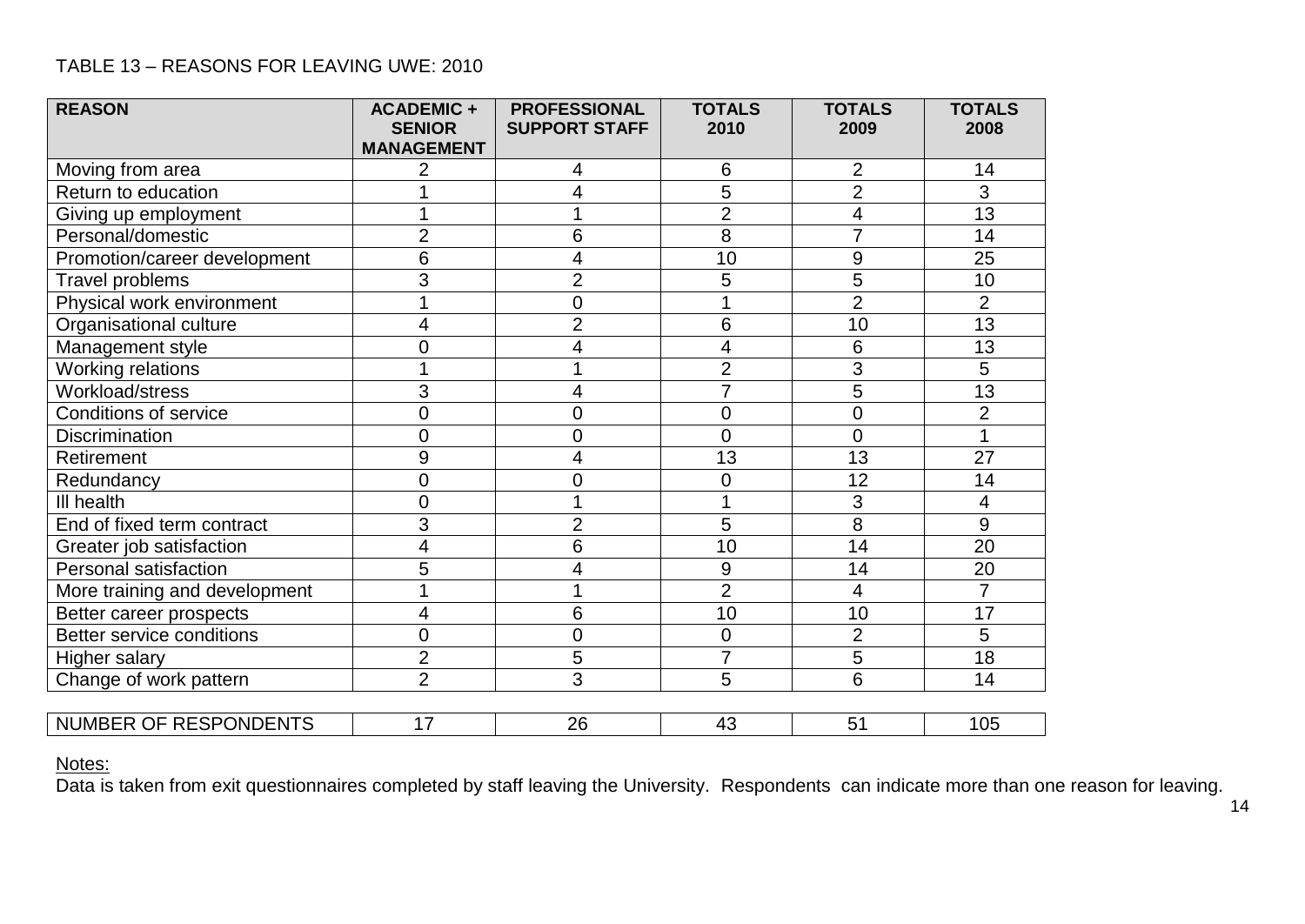# **Section 4 –Staff development and career progression**

| Year | <b>ALL</b>   | <b>MALE</b>  |     | <b>FEMALE</b> |     |              | <b>BME</b>    |       | <b>WHITE</b> | <b>ETHNICITY</b> |      |              | <b>DISABLED</b> |              | <b>NOT</b>       |
|------|--------------|--------------|-----|---------------|-----|--------------|---------------|-------|--------------|------------------|------|--------------|-----------------|--------------|------------------|
|      |              |              |     |               |     |              |               |       |              | <b>NOT KNOWN</b> |      |              |                 |              | <b>DISABLED*</b> |
|      | <b>Heads</b> | <b>Heads</b> | %   | Heads         | %   | <b>Heads</b> | $\frac{9}{6}$ | Heads | $\%$         | <b>Heads</b>     | %    | <b>Heads</b> | $\%$            | <b>Heads</b> | $\%$             |
|      |              |              |     |               |     |              |               |       |              |                  |      |              |                 |              |                  |
| 2010 | 3359         | 999          | 30% | 2360          | 70% | 263          | $.8\%$        | 3009  | 90%          | 87               | 2.6% | 201          | 6.0%            | 3158         | 94%              |
| 2009 | 3582         | 141          | 32% | 2441          | 68% | 244          | 6.8%          | 3239  | 90%          | 99               | 2.8% | 165          | 4.6%            | 3417         | 95%              |
| 2008 | 2861         | 808          | 28% | 2053          | 72% | 148          | 5.2%          | 2615  | 91%          | 98               | 3.4% | 49           | 7%              | 2812         | 98%              |
|      |              |              |     |               |     |              |               |       |              |                  |      |              |                 |              |                  |

#### TABLE 14 – INTERNAL TRAINING ATTENDANCES [2010 DATA TO FOLLOW]

Table 14 shows that female staff, BME staff and disabled staff are proportionately more likely to take up internal training places (note: UWE workforce is: 58% female, 7.1% BME and 4.8% disabled).

#### TABLE 15 – CAREER PROGRESSION ANALYSIS

| <b>YEAR</b> |              | <b>TOTAL</b> |              | <b>MALE</b> |              | <b>FEMALE</b> | <b>BME</b>   |               |       | <b>WHITE</b> | <b>ETHNICITY</b> |                  |              | <b>DISABLED</b> |              | <b>NOT</b>       |
|-------------|--------------|--------------|--------------|-------------|--------------|---------------|--------------|---------------|-------|--------------|------------------|------------------|--------------|-----------------|--------------|------------------|
|             |              |              |              |             |              |               |              |               |       |              |                  | <b>NOT KNOWN</b> |              |                 |              | <b>DISABLED*</b> |
|             | <b>Heads</b> | $\%$         | <b>Heads</b> | $\%$        | <b>Heads</b> | $\frac{9}{6}$ | <b>Heads</b> | $\frac{0}{0}$ | Heads | %            | <b>Heads</b>     | $\frac{9}{6}$    | <b>Heads</b> | $\%$            | <b>Heads</b> | %                |
|             |              |              |              |             |              |               |              |               |       |              |                  |                  |              |                 |              |                  |
| 2010        | 205          | 6.5%         | 80           | 5.9%        | 125          | $7.1\%$       | 13           | 6.2%          | 86    | 6.6%         | 6                | 5.0%             |              | 2.5%            | 197          | 6.6%             |
| 2009        | 185          | 6.2%         | 67           | 5.1%        | 118          | 7.0%          | 8            | 4.2%          | 71    | 6.3%         | 6                | 6.7%             |              | 7%              | 183          | 6.4%             |
| 2008        | 312          | 11%          | 134          | $1\%$       | 178          | $1\%$         | 10           | 5.8%          | 294   | 11.1%        | 8                | 9.1%             | 13           | 9.8%            | 299          | 10.8%            |
|             |              |              |              |             |              |               |              |               |       |              |                  |                  |              |                 |              |                  |

% indicates the proportion of the particular group having career progression, not the proportion of all the progression occurrences.

\* Figures for "Not Disabled" include staff who have not provided data.

Career progression opportunities have been taken up in slightly higher proportion by female staff compared to male staff and in lower proportion by known disabled staff. The data analysed by each type of career progression opportunity (promotion, regrading, secondment, and temporary up-grade) is shown in table 13 below.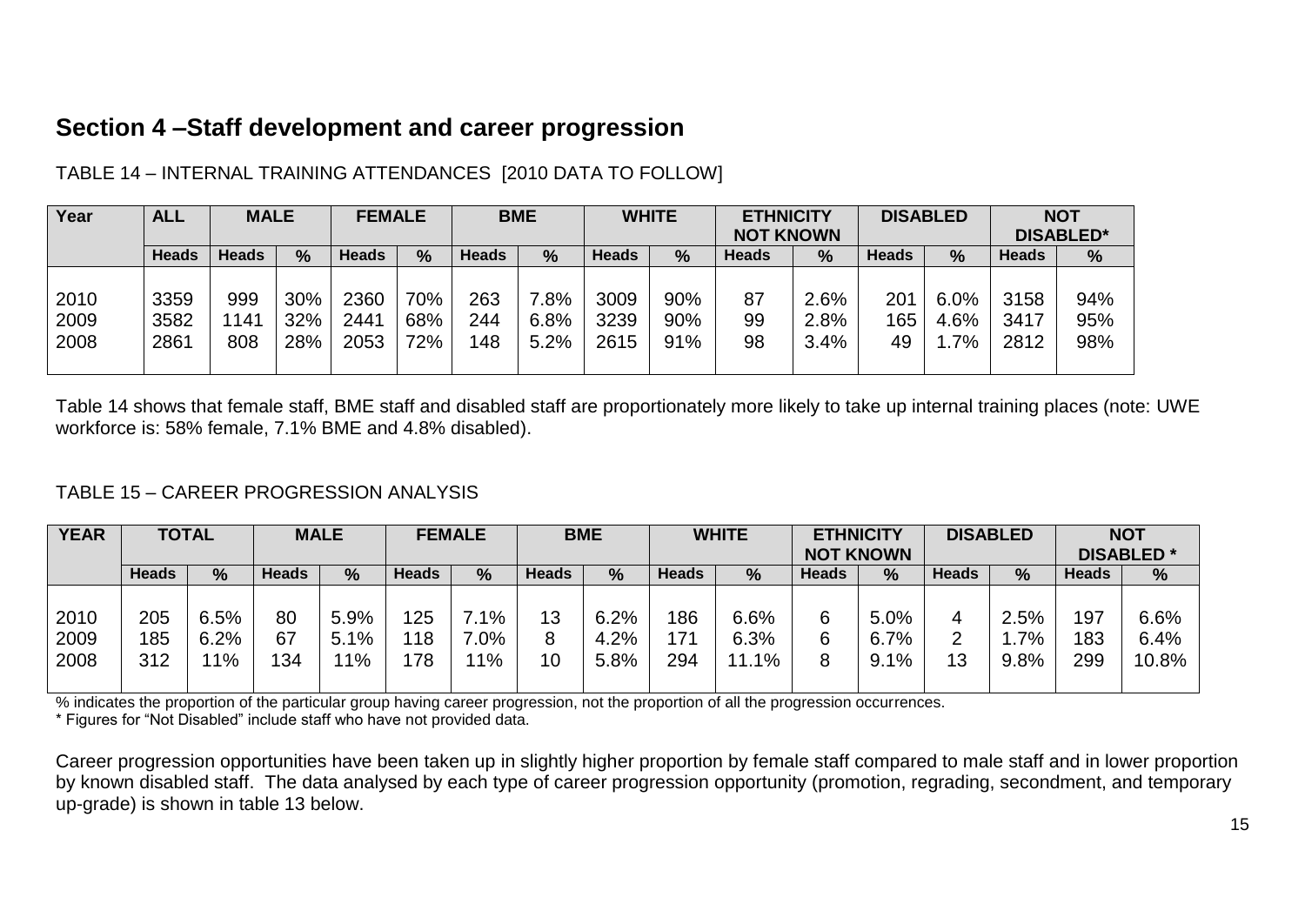#### TABLE 16 – CAREER PROGRESSION ANALYSIS BY TYPE

| <b>TYPE</b> | <b>YEAR</b> |              | <b>TOTAL</b>  |              | <b>MALE</b> |              | <b>FEMALE</b> |                | <b>BME</b> |              | <b>WHITE</b> |                | <b>ETHNICITY</b><br><b>NOT KNOWN</b> |                | <b>DISABLED</b> |              | <b>NOT</b><br><b>DISABLED*</b> |
|-------------|-------------|--------------|---------------|--------------|-------------|--------------|---------------|----------------|------------|--------------|--------------|----------------|--------------------------------------|----------------|-----------------|--------------|--------------------------------|
|             |             | <b>Heads</b> | $\frac{9}{6}$ | <b>Heads</b> | $\%$        | <b>Heads</b> | $\%$          | <b>Heads</b>   | %          | <b>Heads</b> | $\%$         | <b>Heads</b>   | %                                    | <b>Heads</b>   | $\frac{9}{6}$   | <b>Heads</b> | $\%$                           |
|             |             |              |               |              |             |              |               |                |            |              |              |                |                                      |                |                 |              |                                |
| Promotion   | 2010        | 71           | 2.3%          | 28           | 2.1%        | 43           | 2.4%          | 3              | .4%        | 68           | 2.4%         | 0              | $0\%$                                | 4              | 0.6%            | 70           | 2.4%                           |
|             | 2009        | 49           | .6%           | 17           | 1.3%        | 32           | $.9\%$        | $\overline{2}$ | 1.1%       | 43           | 1.6%         | 4              | 4.5%                                 | 0              | 0%              | 49           | 1.7%                           |
|             | 2008        | 63           | 2.2%          | 23           | .8%         | 40           | 2.5%          | 0              | $0\%$      | 61           | 2.3%         | $\overline{2}$ | 2.3%                                 | $\overline{2}$ | .5%             | 61           | 2.3%                           |
|             |             |              |               |              |             |              |               |                |            |              |              |                |                                      |                |                 |              |                                |
| Regrading   | 2010        | 57           | $.8\%$        | 22           | .6%         | 35           | 2.0%          | 8              | 3.8%       | 45           | $1.6\%$      | 4              | 3.3%                                 | $\overline{2}$ | $.2\%$          | 55           | 1.9%                           |
|             | 2009        | 46           | .5%           | 19           | 1.4%        | 27           | .6%           |                | 0.5%       | 43           | 1.6%         | 2              | 2.2%                                 |                | 0.8%            | 45           | 1.6%                           |
|             | 2008        | 47           | .6%           | 26           | 2.0%        | 21           | $.3\%$        | 6              | 3.5%       | 40           | .5%          | 4              | 1.1%                                 | 3              | 2.3%            | 44           | 1.7%                           |
|             |             |              |               |              |             |              |               |                |            |              |              |                |                                      |                |                 |              |                                |
| Secondment  | 2010        | 27           | 0.9%          | 9            | 0.7%        | 18           | $.0\%$        | 0              | $0\%$      | 27           | 1.0%         | 0              | 0%                                   | 0              | 0%              | 27           | 0.9%                           |
|             | 2009        | 43           | .4%           | 16           | .2%         | 27           | .6%           |                | 0.5%       | 42           | .5%          | 0              | 0%                                   | 0              | 0%              | 43           | 1.5%                           |
|             | 2008        | 138          | 4.8%          | 60           | 4.7%        | 78           | 4.8%          | 3              | 1.7%       | 131          | 5.0%         | 4              | 4.5%                                 | 4              | 3.0%            | 134          | 5.0%                           |
|             |             |              |               |              |             |              |               |                |            |              |              |                |                                      |                |                 |              |                                |
| Temporary   | 2010        | 50           | $.6\%$        | 21           | .5%         | 29           | .6%           | $\overline{2}$ | $.0\%$     | 46           | l.6%         | $\overline{2}$ | 1.7%                                 |                | 0.6%            | 49           | 1.6%                           |
| Upgrade     | 2009        | 47           | .6%           | 15           | 1.1%        | 32           | .9%           | 4              | 2.1%       | 43           | 1.6%         | 0              | $0\%$                                |                | 0.8%            | 46           | 1.6%                           |
|             | 2008        | 64           | 2.2%          | 25           | 2.0%        | 39           | 2.4%          |                | 0.6%       | 62           | 2.3%         |                | 1.1%                                 | 4              | 3.0%            | 60           | 2.2%                           |
|             |             |              |               |              |             |              |               |                |            |              |              |                |                                      |                |                 |              |                                |

% indicates the proportion of the particular group having career progression, not the proportion of all the progression occurrences.

\* Figures for "Not Disabled" include staff who have not provided data.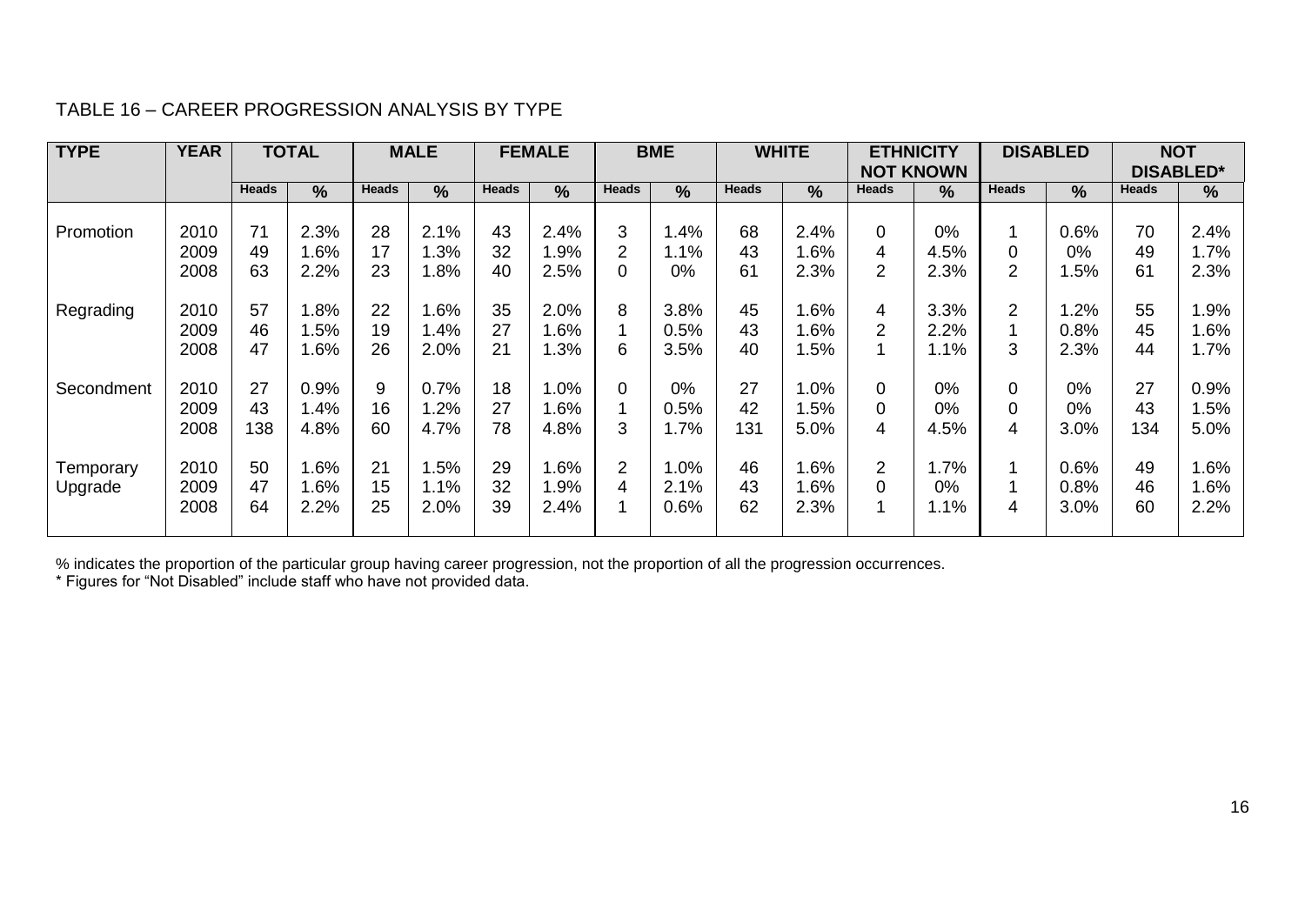# **Section 5 – Formal procedures**

TABLE 17 – STAFF GRIEVANCES

| <b>YEAR</b> | <b>ALL</b>   | <b>MALE</b> |      | <b>FEMALE</b> |               |                          | <b>BME</b> |              | <b>WHITE</b>  | <b>ETHNICITY</b><br><b>NOT KNOWN</b> |               |       | <b>DISABLED</b> |              | <b>NOT</b><br><b>DISABLED*</b> |
|-------------|--------------|-------------|------|---------------|---------------|--------------------------|------------|--------------|---------------|--------------------------------------|---------------|-------|-----------------|--------------|--------------------------------|
|             | <b>Heads</b> | Heads       | $\%$ | Heads         | $\frac{0}{0}$ | <b>Heads</b>             | %          | <b>Heads</b> | $\frac{0}{0}$ | <b>Heads</b>                         | $\frac{9}{6}$ | Heads | %               | <b>Heads</b> | %                              |
| 2010        |              |             | 67%  | ⌒<br>ے        | 33%           | $\sim$                   |            |              | 83%           |                                      | 17%           |       |                 | 6            | 100%                           |
| 2009        | $***04$      | 13          | 72%  | J             | 28%           | $\overline{\phantom{0}}$ |            | 18           | 100%          |                                      |               |       | $16.7\%$        | 15           | 83.3%                          |
| 2008        | 13           |             | 38%  | 8             | 62%           |                          | 7%         | 12           | 92.3%         |                                      | 0%            |       | 23.1%           | 10           | 76.9%                          |

\* Figures for "Not Disabled" include staff who have not provided data. \*\* Includes 3 group grievances not included in equality analyses.

The number of new formal grievances in 2010 has decreased significantly from 2009. The UWE workforce (including HPLs and TSU) is: 58% female, 7.1% BME and 4.8% disabled, therefore in 2010 staff grievances were brought by a higher proportion of male staff, non-BME staff, and staff not declaring as disabled. However it is difficult to ascribe statistical significance to the data due to low numbers.

#### TABLE 18 – STAFF DISCIPLINARIES

| <b>YEAR/TYPE</b>                                    | <b>ALL</b>   |              | <b>MALE</b>         |                  | <b>FEMALE</b> |              | <b>BME</b>                           |              | <b>WHITE</b>  |              | <b>ETHNICITY</b><br><b>NOT KNOWN</b> |              | <b>DISABLED</b> | <b>NOT</b>   | <b>DISABLED*</b> |
|-----------------------------------------------------|--------------|--------------|---------------------|------------------|---------------|--------------|--------------------------------------|--------------|---------------|--------------|--------------------------------------|--------------|-----------------|--------------|------------------|
|                                                     | <b>Heads</b> | <b>Heads</b> | $\frac{9}{6}$       | Head<br><b>S</b> | %             | <b>Heads</b> | $\frac{9}{6}$                        | <b>Heads</b> | $\frac{9}{6}$ | <b>Heads</b> | $\frac{9}{6}$                        | <b>Heads</b> | %               | <b>Heads</b> | $\%$             |
| $\frac{2010}{$ Conduct<br>Capability<br>Performance | 8<br>◠       | ⌒            | 88%<br>100%<br>100% | -<br>-           | 12%           |              | $\overline{\phantom{0}}$<br>50%<br>- | 8            | 100%<br>100%  |              | 50%<br>-                             |              | 12%<br>100%     | റ<br>-       | 88%<br>100%      |
| <b>Total 2010</b>                                   | 11           | 10           | 91%                 |                  | $1\%$         |              | $1\%$                                | 9            | 82%           |              | $1\%$                                | っ            | 18%             | 9            | 82%              |
| <b>Total 2009</b>                                   | 17           | 12           | 71%                 | 5                | 29%           |              | 5.9%                                 | 12           | 70.6%         | 4            | 23.5%                                |              | 5.9%            | 16           | 94.1%            |
| <b>Total 2008</b>                                   | 14           | 9            | 64%                 | 5                | 36%           | 3            | 21.4%                                | 11           | 78.6%         |              | $\overline{\phantom{0}}$             | ⌒            | 14.3%           | 12           | 5.7%             |

\* Figures for "Not Disabled" include staff who have not provided data.

The UWE workforce (including HPLs and TSU) is: 58% female, 7.1% BME and 4.8% disabled. Therefore in 2010 formal procedures were initiated for a significantly lower proportion of female staff and BME staff, and for a higher proportion of disabled staff. However it is difficult to ascribe statistical significant to the data due to low numbers.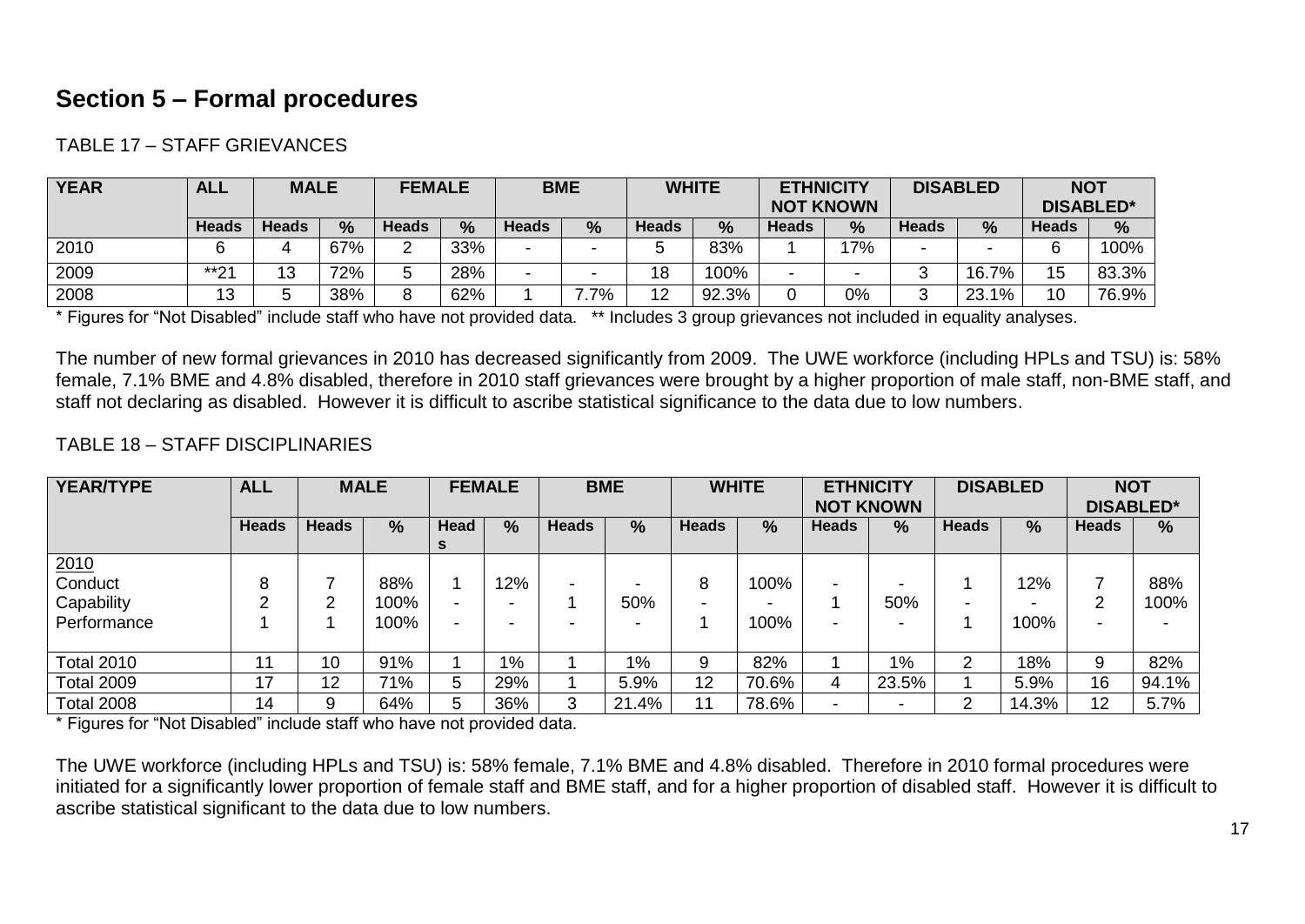# **Section 6 – Sickness absence**

| TABLE 19 - SICKNESS ABSENCE RATES BY FACULTY / SERVICE (January 2010 to December 2010) |  |
|----------------------------------------------------------------------------------------|--|
|                                                                                        |  |

| <b>FACULTY/SERVICE</b>              | <b>DAYS LOST</b> | <b>INCIDENTS</b> | <b>ABSENCE</b>   | <b>ABSENCE</b>   | <b>ABSENCE</b>   |
|-------------------------------------|------------------|------------------|------------------|------------------|------------------|
|                                     | 2010             | 2010             | <b>RATE 2010</b> | <b>RATE 2009</b> | <b>RATE 2008</b> |
| Business and Law*                   | 1345             | 243              | 1.6%             | 2.2%             | 1.8%             |
| CAHE*                               | 2415             | 469              | 1.9%             | 1.4%             | 1.2%             |
| <b>Environment and Technology</b>   | 1968             | 376              | 1.6%             | 1.5%             | 1.8%             |
| <b>Health and Life Sciences</b>     | 2206             | 446              | 1.5%             | 1.6%             | 2.5%             |
| Faculty sub total                   |                  |                  | 1.7%             | 1.6%             | 1.9%             |
| <b>Academic Registry</b>            | 200              | 68               | 2.1%             | 3.9%             | 2.1%             |
| Admissions and International Dev.   | 285              | 61               | 3.1%             | 3.7%             | 1.8%             |
| Business Intelligence & Planning    | 221              | 56               | 1.8%             | 1.1%             | 3.4%             |
| Directorate*                        | 218              | 56               | 1.7%             | 3.3%             | 1.2%             |
| <b>Facilities</b>                   | 1794             | 381              | 3.4%             | 4.3%             | 5.5%             |
| Finance                             | 415              | 96               | 2.8%             | 2.8%             | 2.0%             |
| <b>Human Resources</b>              | 347              | 85               | 2.5%             | 2.4%             | 2.6%             |
| <b>IT Services</b>                  | 1190             | 403              | 2.5%             | 1.9%             | 2.8%             |
| <b>Library Services</b>             | 906              | 306              | 2.5%             | 2.1%             | 2.7%             |
| Marketing and Communications        | 116              | 64               | 1.4%             | 1.2%             | 1.1%             |
| Research, Business and Innovation   | 231              | 94               | 1.7%             | 1.8%             | 1.3%             |
| Schools and Colleges Partnerships   | 88               | 21               | 3.0%             | 3.6%             | 1.2%             |
| <b>Student Services</b>             | 458              | 159              | 2.1%             | 3.1%             | 2.1%             |
| Service sub total                   |                  |                  | 3.2%             | 3.2%             | 3.7%             |
| All services excluding manual staff |                  |                  | 2.5%             | 2.5%             | 2.6%             |
| Manual staff only                   |                  |                  | 5.3%             | 5.2%             | 6.9%             |
| All staff                           | 18153            | 3932             | 2.2%             | 2.2%             | 2.5%             |

\*Includes Dean of Students and Development & Alumni.

Excludes hourly paid and temporary staff.

In 2010 sickness in both Faculties and Services has not changed significantly compared to 2009..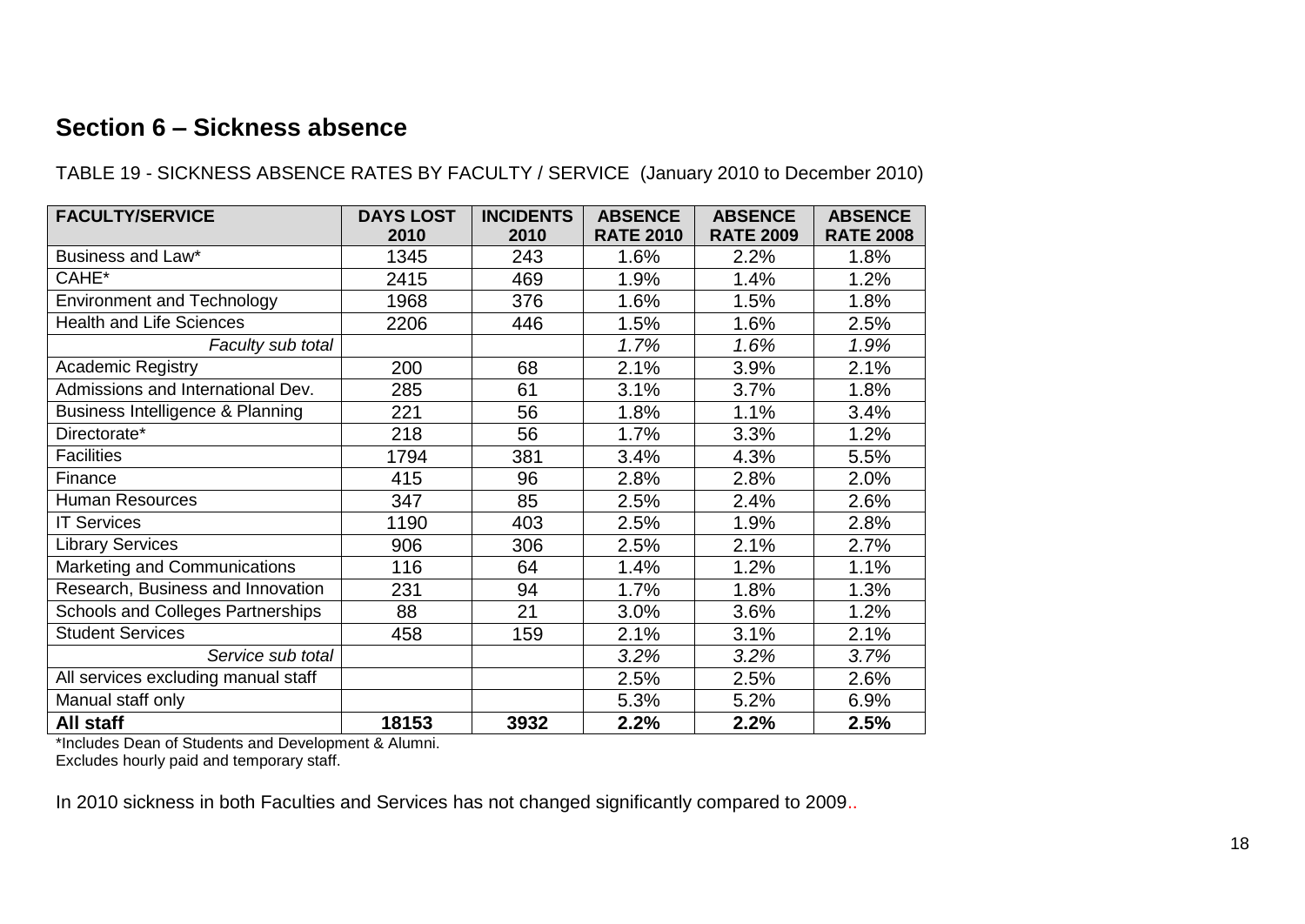#### TABLE 20 - REASONS FOR SICKNESS ABSENCE (January 2010 to December 2010)

#### Proportion of days lost **Proportion of days lost** Proportion of incidents

| <b>REASON</b>              | 2010 (%) | 2009 (%)  | $2008$ (%) | <b>REASON</b>              | 2010 (%) | $2009 (^{\circ\circ})$ | 2008 (%)  |
|----------------------------|----------|-----------|------------|----------------------------|----------|------------------------|-----------|
| Stress/Depression          | 17.6%    | 15.2%     | 15.8%      | Cold/Flu/Virus             | 35.9%    | 36.3%                  | 33.4%     |
| Cold/Flu/Virus             | 16.7%    | 19.2%     | 14.5%      | Infection                  | 11.4%    | 10.1%                  | 11.0%     |
| <b>Hospital Admittance</b> | 15.5%    | 14.7%     | 13.2%      | <b>Stomach Complaint</b>   | 8.5%     | 9.8%                   | 10.2%     |
| <b>Injury</b>              | 9.1%     | 7.2%      | 8.4%       | Sickness/Diarrhoea         | 8.5%     | 8.0%                   | 7.9%      |
| Infection                  | 8.7%     | 10.3%     | 11.1%      | Headache/Migraine          | 6.6%     | 7.7%                   | 8.0%      |
| <b>Disease</b>             | 5.2%     | 7.1%      | 6.5%       | <b>Hospital Admittance</b> | 4.2%     | 3.7%                   | 3.9%      |
| Back/Sciatica              | 4.6%     | 4.1%      | 5.7%       | Stress/Depression          | 3.7%     | 3.2%                   | 3.2%      |
| <b>Stomach Complaint</b>   | 3.8%     | 3.6%      | 3.9%       | <b>Injury</b>              | 3.5%     | 3.2%                   | 3.5%      |
| Sickness/Diarrhoea         | 3.1%     | 3.1%      | 2.6%       | Back/Sciatica              | 2.9%     | 2.8%                   | 3.8%      |
| Muscular/Rheumatic         | 2.3%     | 2.4%      | 3.5%       | Not known                  | 2.7%     | 3.7%                   | 2.0%      |
| Fatigue                    | 2.3%     | 1.4%      | 3.4%       | Fatigue                    | 1.5%     | $< 1\%$                | $< 1\%$   |
| Heart/Blood pressure       | 2.1%     | 1.2%      | 2.0%       | Muscular/Rheumatic         | 1.5%     | 1.8%                   | 1.9%      |
| Headache/Migraine          | 2.0%     | 2.3%      | 2.3%       | Dental/Oral                | 1.3%     | 1.2%                   | 1.6%      |
| Maternity related          | 1.2%     | 1.1%      | $< 1\%$    | Pain                       | 1.1%     | 1.2%                   | 1.5%      |
|                            |          |           |            | Dizzy spells               | 1.1%     | 1.0%                   | 1.1%      |
| Not known                  | 1.1%     | 1.6%      | $1\%$      | Maternity related          | 1.0%     | $< 1\%$                | $1\%$     |
| Dizzy spells               | 1.0%     | $< 1\%$   | 1.0%       |                            |          |                        |           |
| Pain                       |          |           |            | Hospital appointment       |          |                        |           |
| <b>Arthritis</b>           |          |           |            | Allergy                    |          |                        |           |
| Dental/Oral                |          |           |            | Eye problems               |          |                        |           |
| Gynae/Menstral             |          |           |            | Gynae/Menstral             |          |                        |           |
| Allergy                    |          | Less than | Less than  | Heart/Blood pressure       |          |                        |           |
| Hospital appointment       |          | 1%        | 1%         | Asthma                     |          | Less than              | Less thar |
| Eye problems               |          |           |            | <b>Arthritis</b>           |          | 1%                     | $1\%$     |
| Asthma                     |          |           |            | <b>Diabetes</b>            |          |                        |           |
| <b>Diabetes</b>            |          |           |            | Skin complaint             |          |                        |           |
| Skin complaint             |          |           |            | <b>Disease</b>             |          |                        |           |

| <b>REASON</b>                                                                                                                                                                  | 2010 (%) | 2009 (%)        | 2008 (%)        |
|--------------------------------------------------------------------------------------------------------------------------------------------------------------------------------|----------|-----------------|-----------------|
| Cold/Flu/Virus                                                                                                                                                                 | 35.9%    | 36.3%           | 33.4%           |
| Infection                                                                                                                                                                      | 11.4%    | 10.1%           | 11.0%           |
| <b>Stomach Complaint</b>                                                                                                                                                       | 8.5%     | 9.8%            | 10.2%           |
| Sickness/Diarrhoea                                                                                                                                                             | 8.5%     | 8.0%            | 7.9%            |
| Headache/Migraine                                                                                                                                                              | 6.6%     | 7.7%            | 8.0%            |
| <b>Hospital Admittance</b>                                                                                                                                                     | 4.2%     | 3.7%            | 3.9%            |
| <b>Stress/Depression</b>                                                                                                                                                       | 3.7%     | 3.2%            | 3.2%            |
| Injury                                                                                                                                                                         | 3.5%     | 3.2%            | 3.5%            |
| Back/Sciatica                                                                                                                                                                  | 2.9%     | 2.8%            | 3.8%            |
| Not known                                                                                                                                                                      | 2.7%     | 3.7%            | 2.0%            |
| Fatigue                                                                                                                                                                        | 1.5%     | $< 1\%$         | 1%              |
| Muscular/Rheumatic                                                                                                                                                             | 1.5%     | 1.8%            | 1.9%            |
| Dental/Oral                                                                                                                                                                    | 1.3%     | 1.2%            | 1.6%            |
| Pain                                                                                                                                                                           | 1.1%     | 1.2%            | 1.5%            |
| Dizzy spells                                                                                                                                                                   | 1.1%     | 1.0%            | 1.1%            |
| Maternity related                                                                                                                                                              | 1.0%     | $< 1\%$         | 1%              |
| Hospital appointment<br>Allergy<br>Eye problems<br>Gynae/Menstral<br>Heart/Blood pressure<br>Asthma<br><b>Arthritis</b><br><b>Diabetes</b><br>Skin complaint<br><b>Disease</b> |          | Less than<br>1% | Less than<br>1% |

In 2010 stress/depression was the illness causing the most days lost, with 3,305 working days lost in the year compared to 2,761in 2009. In the previous year cold/flu/virus was the highest cause of days lost. As in 2009, in 2010 cold/flu/virus was the illness with the highest incident rate at 1,441 incidents in the year, compared to 1,445 in 2009.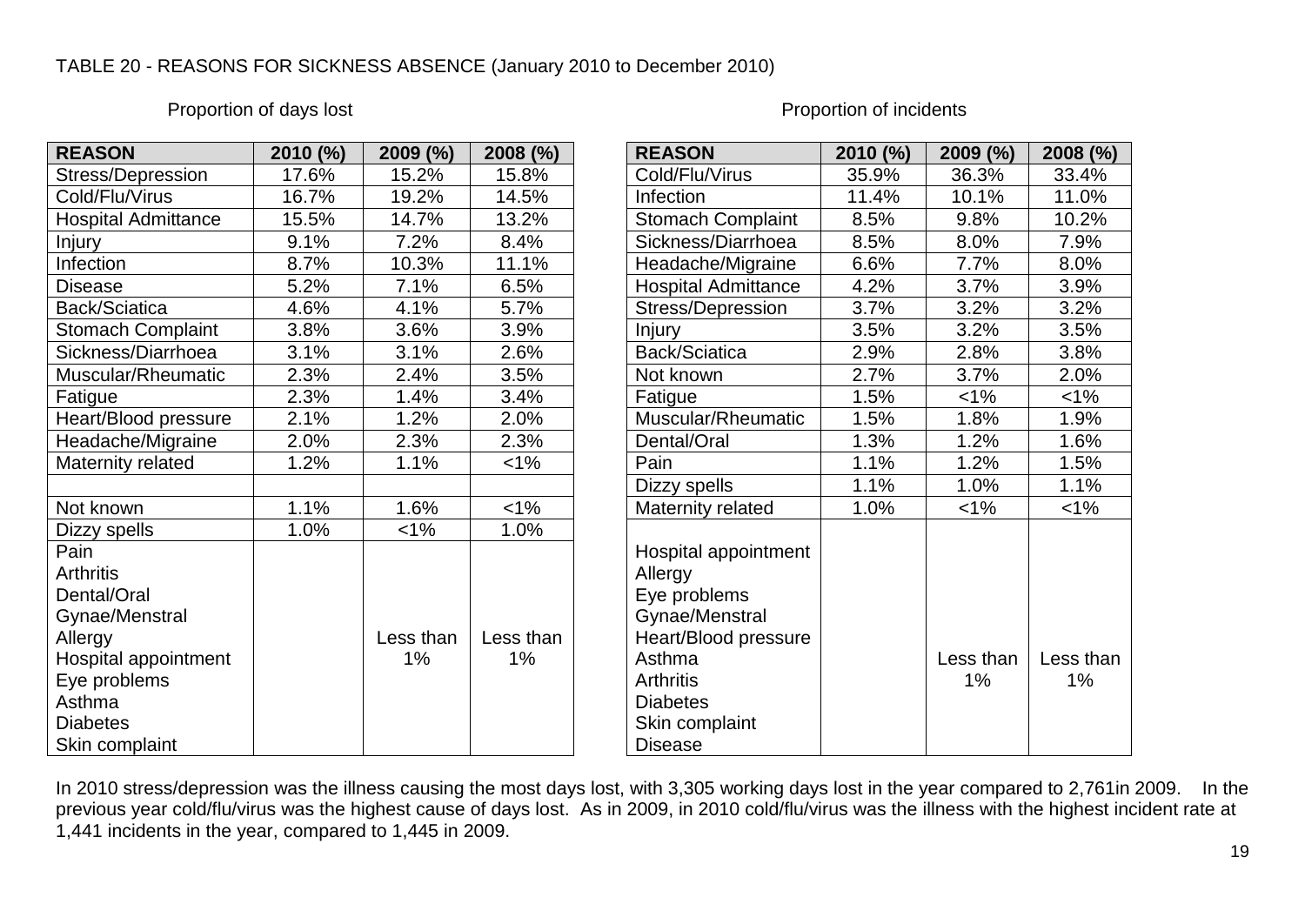# **Section 7 – Use of employee assistance programme (EAP)**

#### TABLE 21 – USE OF SERVICES

| <b>TYPE</b>                   | 2010         |             | 2009          |              | 2008        |               |              |             |               |
|-------------------------------|--------------|-------------|---------------|--------------|-------------|---------------|--------------|-------------|---------------|
|                               | <b>HEADS</b> | <b>MALE</b> | <b>FEMALE</b> | <b>HEADS</b> | <b>MALE</b> | <b>FEMALE</b> | <b>HEADS</b> | <b>MALE</b> | <b>FEMALE</b> |
| Helpline advice / information | 54           |             |               | 37           |             |               | 22           |             |               |
| Telephone counselling         | 4            |             |               | 3            |             |               | 14           |             |               |
| Face-to-face counselling      | 78           |             |               | 73           |             |               | 78           |             |               |
| Legal information             | 48           |             |               | 130          |             |               | 97           |             |               |
| <b>TOTAL USAGE</b>            | 184          | 52          | 132           | 243          | 49          | 194           | 211          | 60          | 151           |
|                               |              | 28%         | 72%           |              | 20%         | 80%           |              | 28%         | 72%           |

Data relates to the period October to September

The number of staff accessing the services of the Employee Assistance Programme in 2010 has decreased by 24% compared to 2009. The UWE workforce (including HPLs and TSU) is 58% female therefore the data shows that a significantly higher proportion of female staff use the service compared to male staff.